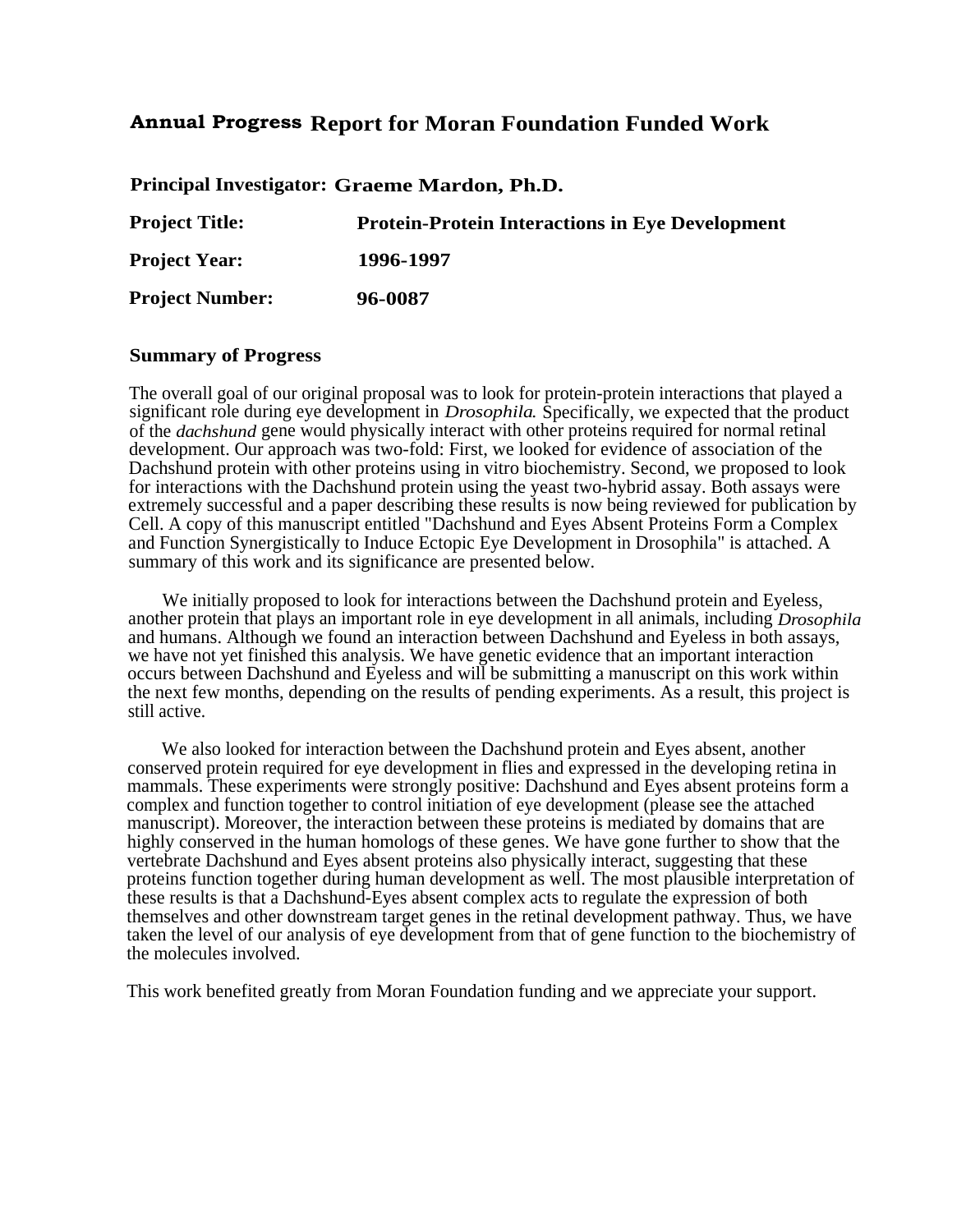# **Dachshund and Eyes Absent Proteins Form a Complex and Function Synergistically to Induce Ectopic Eye Development in Drosophila**

Rui Chen<sup>1</sup>,<sup>4</sup>, Mehran Amoui<sup>1</sup>,<sup>3</sup>, Zhihuan Zhang<sup>1</sup> and Graeme Mardon1,2,3,4

Departments of Pathology<sup>1</sup>, Molecular and Human Genetics<sup>2</sup> and Ophthalmology3 Program in Developmental Biology4 Baylor College of Medicine One Baylor Plaza, Houston, TX 77030

Running Title: Dac and Eya Form a Complex and Act Synergistically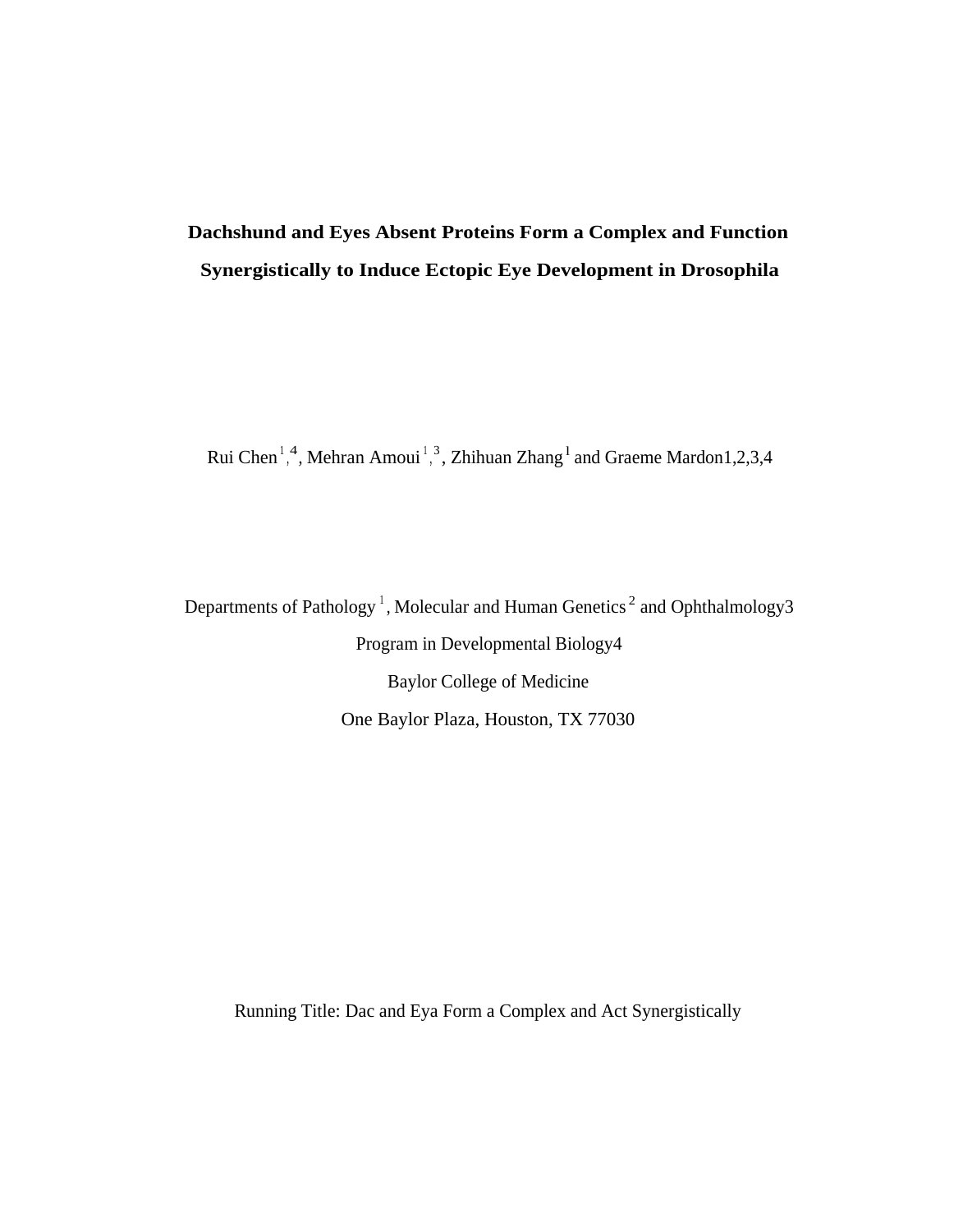#### **Summary**

**The** *eyeless, dachshund* **and** *eyes absent* **genes encode conserved, nuclear proteins that are essential for eye development in Drosophila. Misexpression of** *eyeless* **or** *dachshund* **is also sufficient to induce the formation of ectopic compound eyes. Here we show that the** *dachshund* **and** *eyes absent* **genes act synergistically to induce ectopic retinal development and positively regulate the expression of each other. Moreover, we show that the Dachshund and Eyes absent proteins can physically interact through conserved domains, suggesting a molecular basis for the genetic synergy observed and that a similar complex may function in mammals. We propose that a conserved regulatory network, rather than a linear hierarchy, controls retinal specification and involves multiple protein complexes that function during distinct steps of eye development.**

#### **Introduction**

The molecular mechanisms controlling retinal cell-fate determination are rapidly being deciphered. One of the most striking aspects of recent findings is that many of the genes controlling eye development have been highly conserved between insects and vertebrates and perhaps throughout much of the metazoa (reviewed in Bonini and Choi, 1995; Callaerts et al., 1997; Freund et al., 1996; Heberlein and Moses, 1995). A group of four genes, all encoding conserved, nuclear proteins, play prominent roles during the early steps of retinal development in Drosophila. These are *eyeless (ey), dachshund (dac), eyes absent (eya)* and *sine oculis (so). ey* and *so* encode putative DNA-binding transcription factors while *dac* and *eya* both encode novel proteins. Lossof-function mutations in each of these genes cause flies to develop with no eyes (Bonini et al., 1993; Cheyette et al., 1994; Mardon et al., 1994; Quiring et al., 1994). Moreover, targeted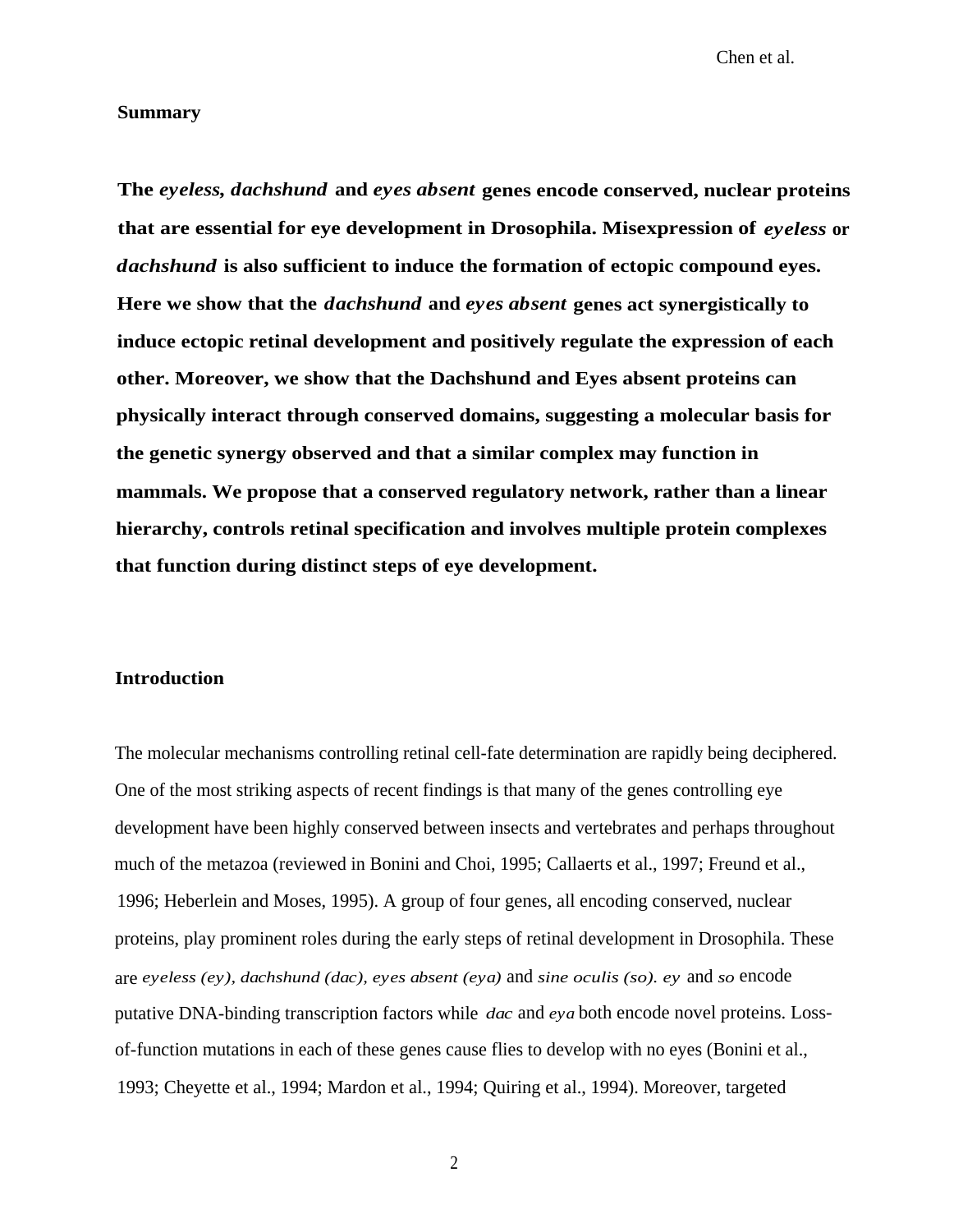expression of *ey* or *dac* is sufficient to induce ectopic retinal development in several tissues in Drosophila (Halder et al., 1995; Shen and Mardon, 1997). Strikingly, expression of a mouse homolog of *ey* is also sufficient to induce ectopic eye formation in Drosophila (Halder et al., 1995) and *ey* homologs are required for normal eye development in mammals (Glaser et al., 1992; Hill et al., 1991; Ton et al., 1991). In addition, homologs of *dac, eya* and *so* are expressed in the developing vertebrate retina (Oliver et al., 1995; Xu et al., 1997; G.M., manuscript in preparation). These results suggest that the function of these genes has been conserved for more than 500 million years since the divergence of insects and vertebrates and have lead to the proposal that visual systems throughout the metazoa may have a single common ancestor (Beverley and Wilson, 1984; Glardon et al., 1997; Halder et al., 1995; Tomarev et al., 1997). Nevertheless, the molecular mechanisms by which these genes act remain obscure.

The adult Drosophila compound eye is a precisely organized array of about 750 repeated units, called ommatidia. Each ommatidium contains eight photoreceptor cells and a set of non-neuronal accessory cells, including lens-secreting cone cells, pigment cells and interommatidial bristles (Tomlinson and Ready, 1987a; Tomlinson and Ready, 1987b). The adult eye is derived from a structure called the eye imaginal disc. During larval development, cells in the eye disc proliferate but remain largely undifferentiated until the beginning of the last or third instar larval stage (Wolff and Ready, 1993). Then, cells at the posterior margin of early third instar eye discs begin to organize into ommatidial precursors (Wolff and Ready, 1993). Differentiation of all cell types in the eye disc occurs progressively from posterior to anterior and is synchronized by a wave of changes termed the morphogenetic furrow (MF) (Ready et al., 1976). The MF is characterized by alterations in cell shape, cell cycle and patterns of gene expression (Ma et al., 1993). Neuronal differentiation requires MF movement and is apparent immediately posterior to the MF as it progresses across the eye disc. Movement of the MF requires the function of the secreted signaling molecules encoded by *decapentaplegic (dpp)* and *hedgehog (hh). dpp* is required for initiation and progression of the MF (Chanut and Heberlein, 1997) while *hh* is required only for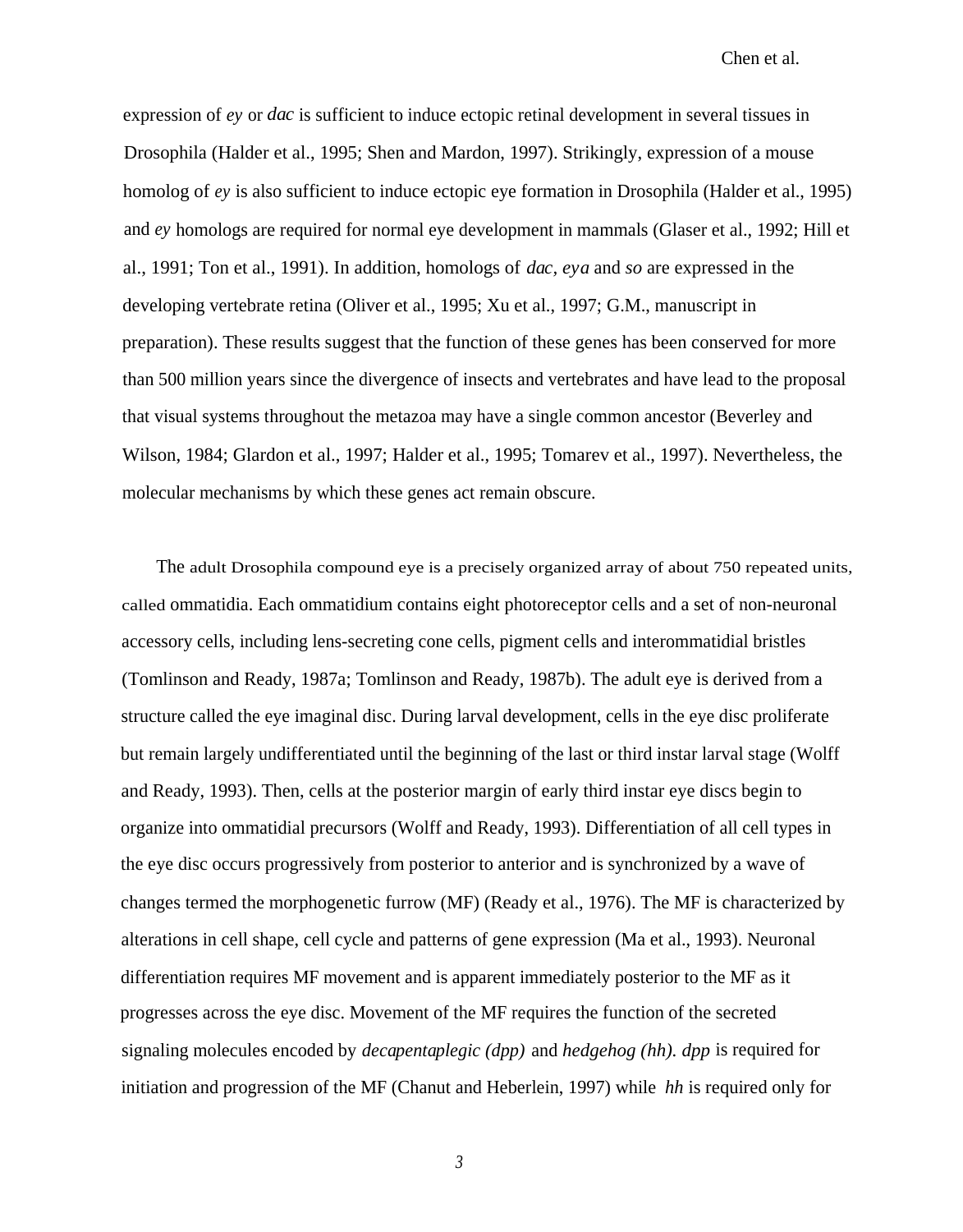furrow progression (Ma et al., 1993). However, ectopic expression of *dpp* or *hh* during larval development does not change cell fates from one disc type to another but causes patterning defects specific to each disc type instead (Basler and Struhl, 1994; Chanut and Heberlein, 1997; Heberlein et al., 1995; Nellen et al., 1996; Pignoni and Zipursky, 1997). Thus, *dpp* and *hh* act as general patterning signals to control morphogenesis in all imaginal discs and are not sufficient to specify retinal cell fates. Other genes or combinations of genes more specific to eye development must control this process.

*ey* and *dac* are two of the key players that govern retinal specification during normal eye development: both genes are necessary and sufficient for eye development. Three types of evidence suggest that *dac* functions downstream of *ey* (Shen and Mardon, 1997). First, *dac* is not required for *ey* expression. Second, misexpression of *ey* can strongly induce *dac.* Third, *dac* is required for induction of ectopic retinal development by targeted *ey* expression. Although ectopic expression of each gene is sufficient to phenocopy initiation of the MF, *dac* is much less effective than *ey* in this regard (Halder et al., 1995; Mardon et al., 1994). While *ey* can induce large ectopic eyes with complete penetrance on all major appendages, *dac* induces retinal development in only a minority of animals and primarily on antennal disc-derived structures (Halder et al., 1995; Shen and Mardon, 1997). Thus, *ey* must be able to regulate other genes that control retinal cell fate specification in addition to *dac.*

The *eya* gene is a good candidate as another target of *ey* function. Like *dac, eya* is expressed in the eye disc prior to MF initiation and is essential for eye development but is not required for *ey* expression (Bonini et al., 1993; Halder et al., 1995). However, *dac* is necessary for only a subset of functions for which *eya* is essential during normal eye development. Specifically, *dac* is required for initiation of furrow movement but not for progression or photoreceptor differentiation (Mardon et al., 1994). In contrast, *eya* is required for both MF initiation and progression (L. Zipursky, personal communication). In addition, while *eya* null mutant clones result in cell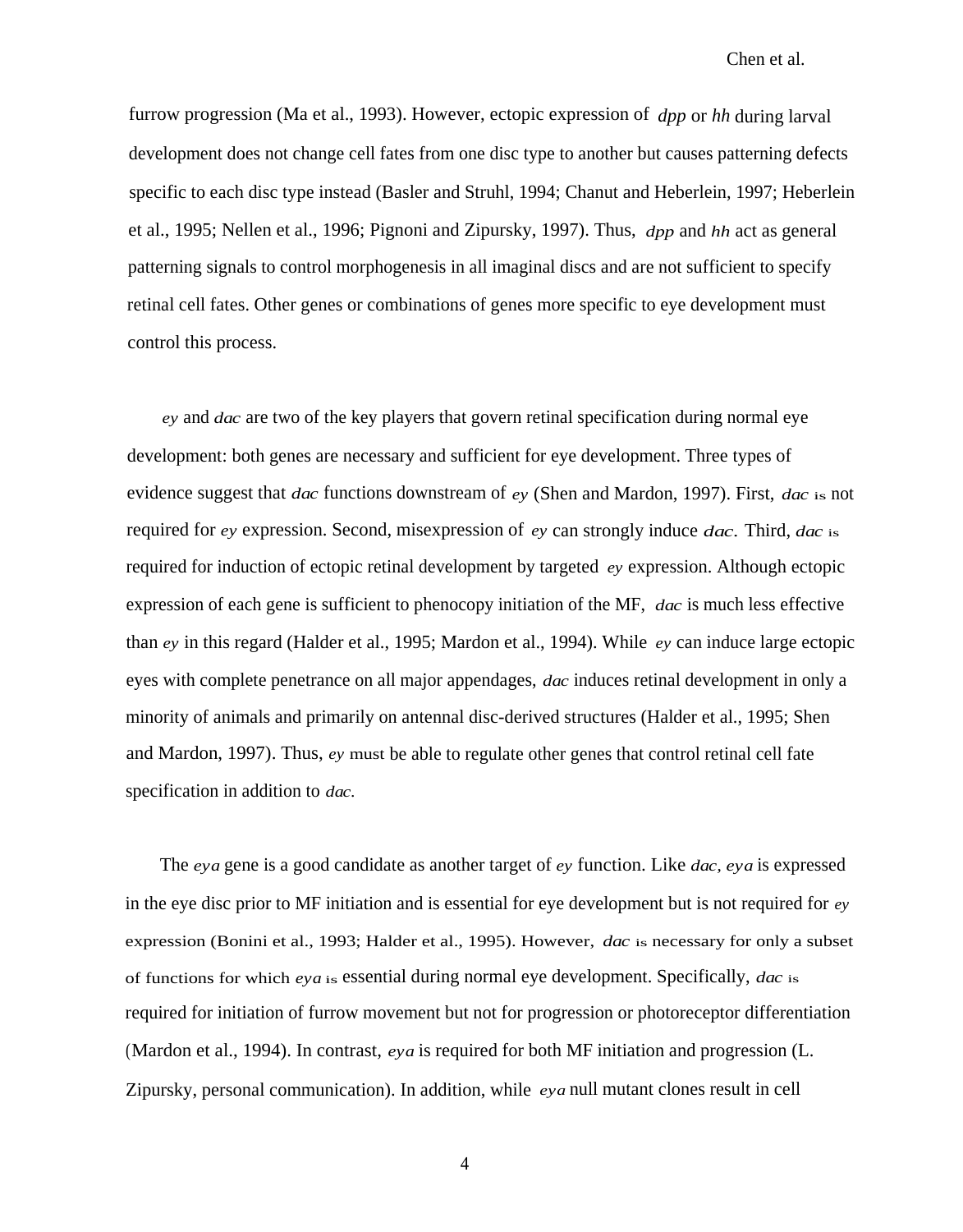overproliferation and completely block photoreceptor differentiation throughout the eye disc, *dac* mutant clones present this phenotype only when they include the posterior margin of eye disc (Mardon et al., 1994; L. Zipursky, personal communication). *dpp* is also required for MF initiation and progression and *dac* and *eya* are both likely to act downstream of *dpp* during normal eye development (Chanut and Heberlein, 1997; Pignoni and Zipursky, 1997). Interestingly, while *eya* is necessary to maintain *dpp* expression in the eye disc, *dac* is not (Mardon et al., 1994; L. Zipursky, personal communication). Thus, *eya* is required for *dpp* expression and the control of cell proliferation throughout the eye disc, initiation and progression of MF movement and neural differentiation, while *dac* is required for only a distinct subset of these steps.

We have explored the functional and regulatory relationships among *ey, dac* and *eya.* We demonstrate that, like *dac, eya* is a target of *ey* activity and is required for *ey* function. Moreover, *dac* and *eya* show strong genetic synergy in their ability to induce ectopic retinal development. We provide evidence that a complex forms between the Dac and Eya proteins that is mediated by highly conserved domains, suggesting a molecular basis for the genetic synergy observed. We also show that while *eya* is genetically required upstream of *dac* during normal eye development, these genes are able to positively regulate each other at the level of transcription, indicating that a positive feedback loop is likely to exist between these genes. Finally, these results suggest a mechanism whereby complex formation between Dac and Eya may provide specificity to the function of Eya during MF initiation and that such interactions are likely to be conserved in vertebrates.

#### **Results**

While *dac* and *eya* play important roles in early retinal development the nature of the molecular and genetic association between these genes, if any, was not known. We examined the relationship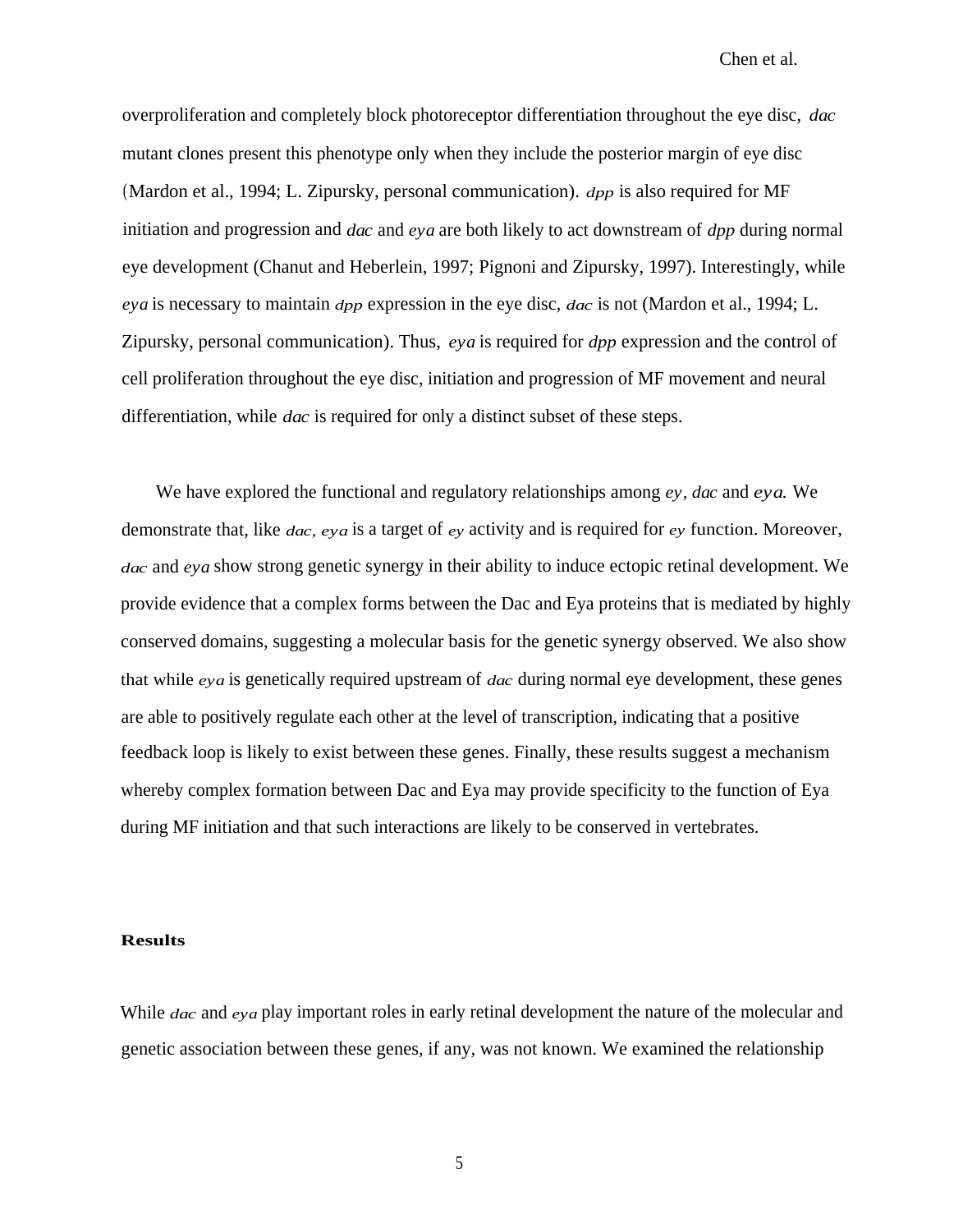*between dac and eya* by misexpressing these genes employing the GAL4-UAS system and using ectopic eye induction as an assay.

## *dac* **and** *eya* **Act Synergistically to Induce Ectopic Eye Formation**

Like *ey* and *dac,* targeted expression of *eya* alone is sufficient to induce ectopic eye formation (Figures 1A and 1C). However, in contrast to  $e_y$ , the penetrance of the ectopic eye phenotype induced by either *dac* or *eya* alone is incomplete and when induced, such eyes are small (Figures 1B and 1C). Even though *dac* expression is strongly induced in all imaginal discs, ectopic eye development is observed only on the anterior surface of the fly head ventral to the antenna and in just 56% (61/109) of animals examined (Figure 1B). Although no ectopic retinal structures are induced, the morphology of the legs and wings is severely disrupted (Figures 1F and 1J). Similarly, misexpression of *eya* causes ectopic eye development ventral to the antenna in only 34% (41/119) of animals inspected (Figure 1C). Although the gross morphology of the leg and wing is not significantly disrupted by ectopic *eya* expression, a tiny spot of red pigment is usually observed (>90% of cases examined) at the joint between the coxa and the femur of the leg and on the wing blade in 26% (30/115) of animals observed (data not shown). Thus, *dac* or *eya* alone are relatively weak inducers of ectopic retinal development in Drosophila.

In contrast, coexpression of *dac* and *eya* induces substantial ectopic eyes on the head, legs, wings and dorsal thorax of 100% of animals examined (n>100). On the head, the cuticle between the normal eye field and antennae is transformed into retinal cells such that the normal retinal field is expanded (Figure 1D). Large patches of pigment are induced on the dorsal surface of the femur and tibia of all legs, which are severely truncated (Figure 1G). Ommatidial structures are observed in each case (Figure 1H). Red pigment but no clear ommatidial morphology is also induced on the wing blade (Figure 1K). Ectopic eyes are also formed bilaterally on the dorsal thorax (notum) of the fly (Figures 1M and 1N), a place where no ectopic pigment or ommatidia are ever induced by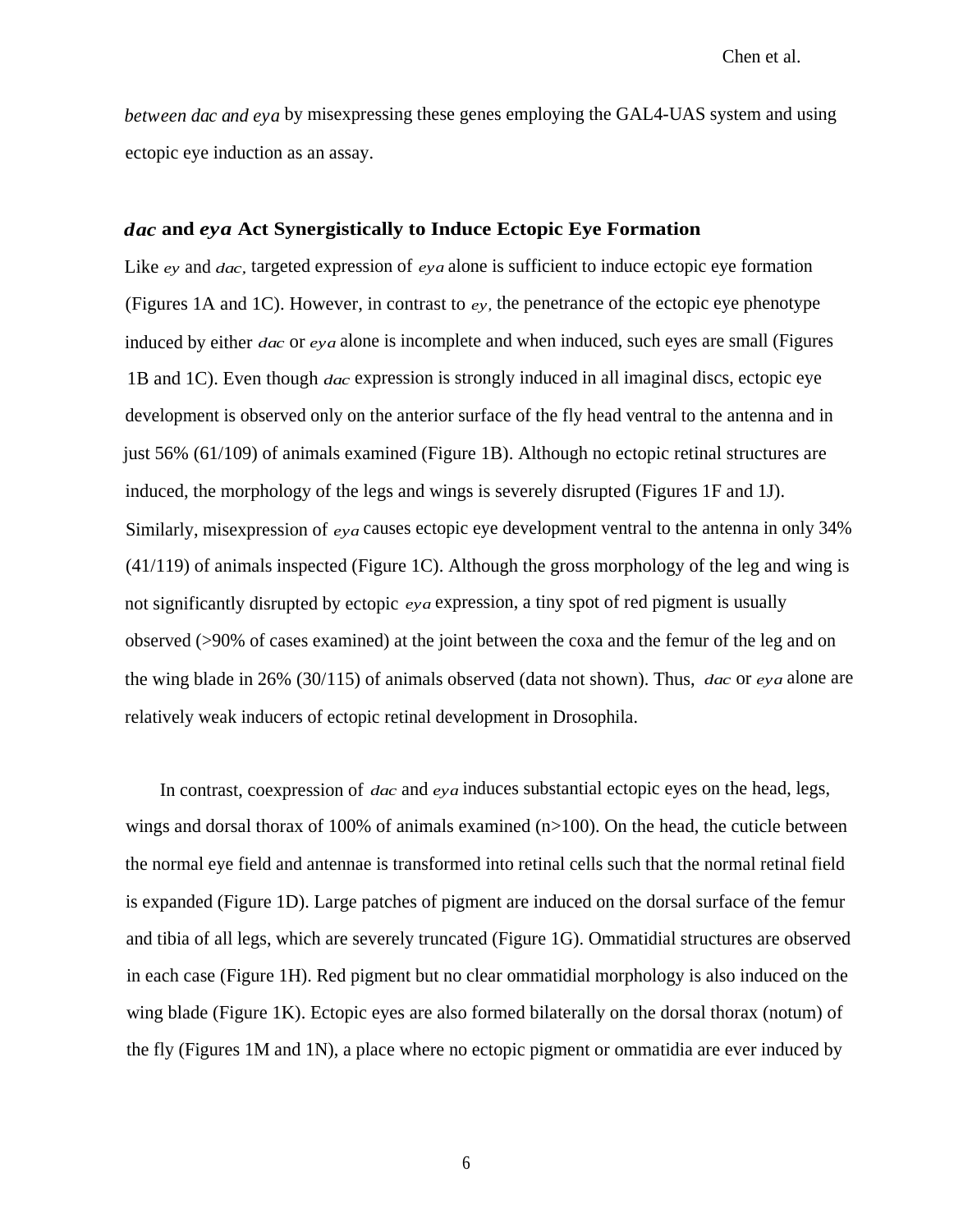either *dac* or *eya* alone (data not shown). In all cases, these phenotypes are observed with 100% penetrance.

The phenotypes observed in imaginal discs are consistent with those observed in adults. Specifically, targeted *dac* or *eya* expression induces expression of the Glass protein, a visual system-specific marker (Moses et al., 1989; Moses and Rubin, 1991). Normally, *glass* is not expressed in the antennal, leg or wing imaginal discs (Figure 2A and data not shown). *dac* or *eya* alone induces ectopic Glass protein only in a small area of the ventral side of the antennal disc with about 50% penetrance (arrows in Figures 2B and 2C), but not in the leg disc or the part of the wing disc that gives rise to the dorsal thorax or notum (data not shown). hi addition, ectopic *eya* alone can induce small patches of *glass* expression in the pouch area of the wing disc with 25% penetrance (data not shown). In no case has ectopic Glass staining been observed in leg discs with either *dac* or *eya* alone. However, when *dac* and *eya* are coexpressed, ectopic Glass staining is induced with 100% penetrance along the ventral margin of the eye-antennal disc (Figure 2D), the dorsal half of the leg disc along the anterior-posterior compartment (A/P) boundary (Figure 2K) and along the A/P boundary of the dorsal wing disc (Figure 20). In each case, the sites of ectopic *glass* expression in discs correspond to the positions of ectopic retinal development observed in adults. Taken together, these data demonstrate that *dac* and *eya* show strong genetic synergy to induce ectopic retinal development in Drosophila.

#### **Developmental Analysis of Ectopic Photoreceptor Differentiation**

Synergistic induction of photoreceptor differentiation resulting from *dac* and *eya* coexpression can be seen in imaginal discs using a variety of neuronal markers. The nuclear protein Elav is expressed in all neurons of Drosophila (Robinow and White, 1991). Ectopic Elav-positive cells are induced in the antennal, leg and wing discs in response to *dac* and *eya* coexpression (Figures 2F, 2J and 2N). These ectopic neurons must be photoreceptor cells since the visual systemspecific Glass protein is also induced in the same pattern (Figures 2D, 2K and 20). Moreover,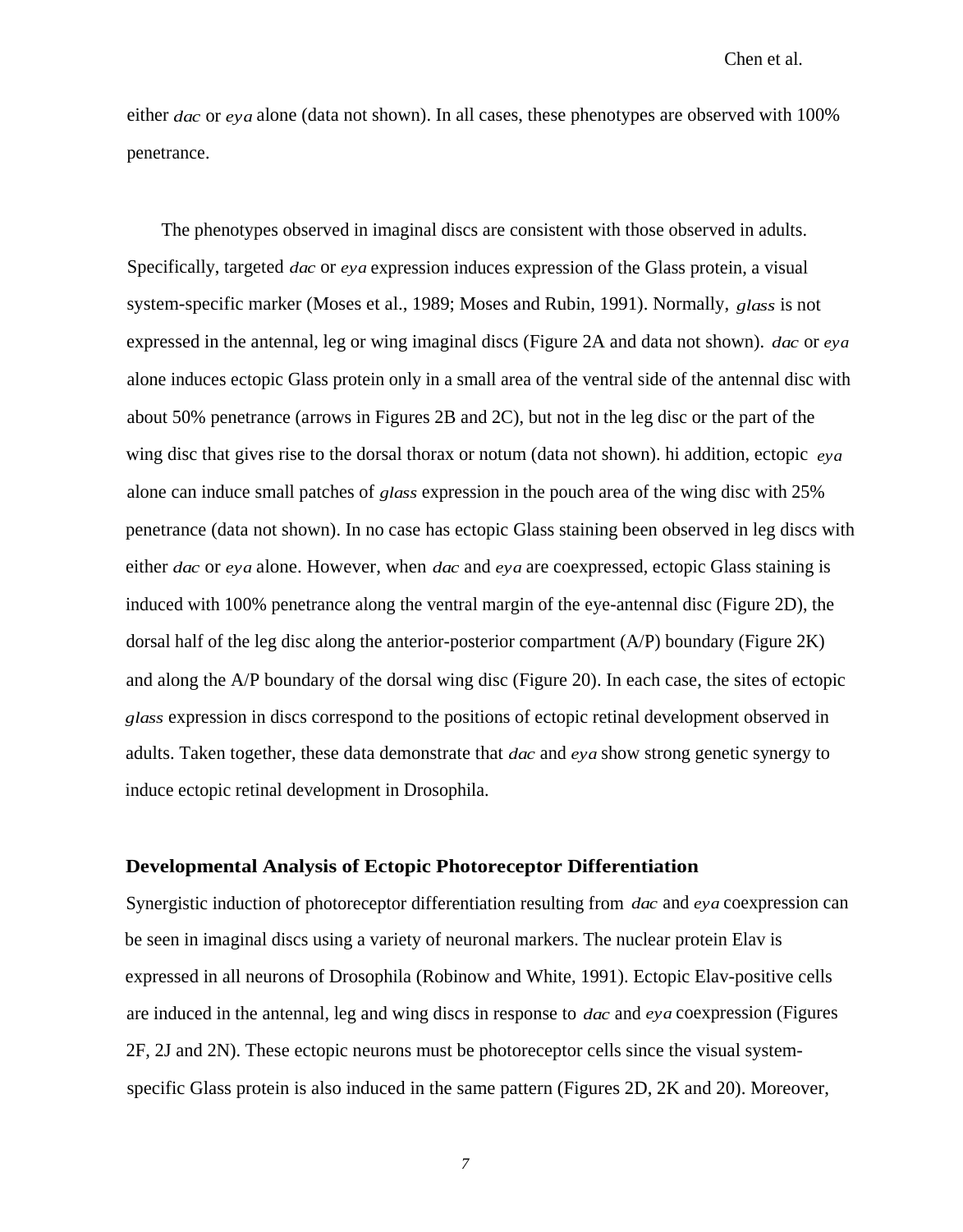ectopic eyes observed in adults corresponding to these positions contain all of the normal cell types associated with the wild type eye, including pigment cells, lens-secreting cone cells and interommatidial bristles (Figures 1D, 1H and 1N). In addition, the ectopic neurons induced by *dac* and *eya* misexpression send out axonal projections (Figures 2H, 2L and 2P). The axons of ectopic photoreceptors in the eye-antennal disc form a bundle that extends posteriorly into the eye imaginal disc. These axons appear to fuse with the axon tracts sent out by photoreceptors of the normal retinal field that exit through the optic stalk to synapse in the brain (arrowhead in Figure 2H). It is likely, therefore, that the fly can perceive light through ectopic photoreceptors formed in the eyeantennal disc as a result of *dac* and *eya* coexpression. In the leg and wing discs, ectopic photoreceptor axons are likely to fail to find any functional targets and retract during late larval and pupal development (Figures 2L and 2P). Ectopic neuronal marker induction is not observed in response to *dac* or *eya* alone in the eye, leg or part of the dorsal wing disc fated to give rise to the notum (data not shown). These data demonstrate that *dac* and *eya* act synergistically to induce cells to follow the normal retinal developmental pathway and elaborate all of the normal cell types found in the wild-type eye.

During normal retinal development, movement of the MF is required for photoreceptor differentiation (Heberlein and Moses, 1995; Heberlein et al., 1993; Ma et al., 1993). We looked for evidence of MF movement associated with ectopic eye formation using a *dpp-lacZ* reporter as an assay (Blackman et al., 1991). *dpp* expression marks the position of the MF as it crosses the eye imaginal disc and is not expressed along the dorsal or ventral margins of the eye disc anterior to the MF by the late third instar stage (Figure 2E). Specifically, *dpp* function is repressed in the anterior eye disc by *wg* (Treisman and Rubin, 1995). In addition, *dpp* is normally expressed in a wedge in the ventral half of the antennal disc (Figure 2E), along the A/P boundary in the dorsal half of the leg disc (Figure 21) and along the entire A/P boundary of the wing disc (Figure 2M). We found that coexpression of *dac* and *eya* induces ectopic *dpp* expression in the eye-antennal disc adjacent to the field of ectopic photoreceptors (arrow in Figure 2F). In the leg disc, *dpp*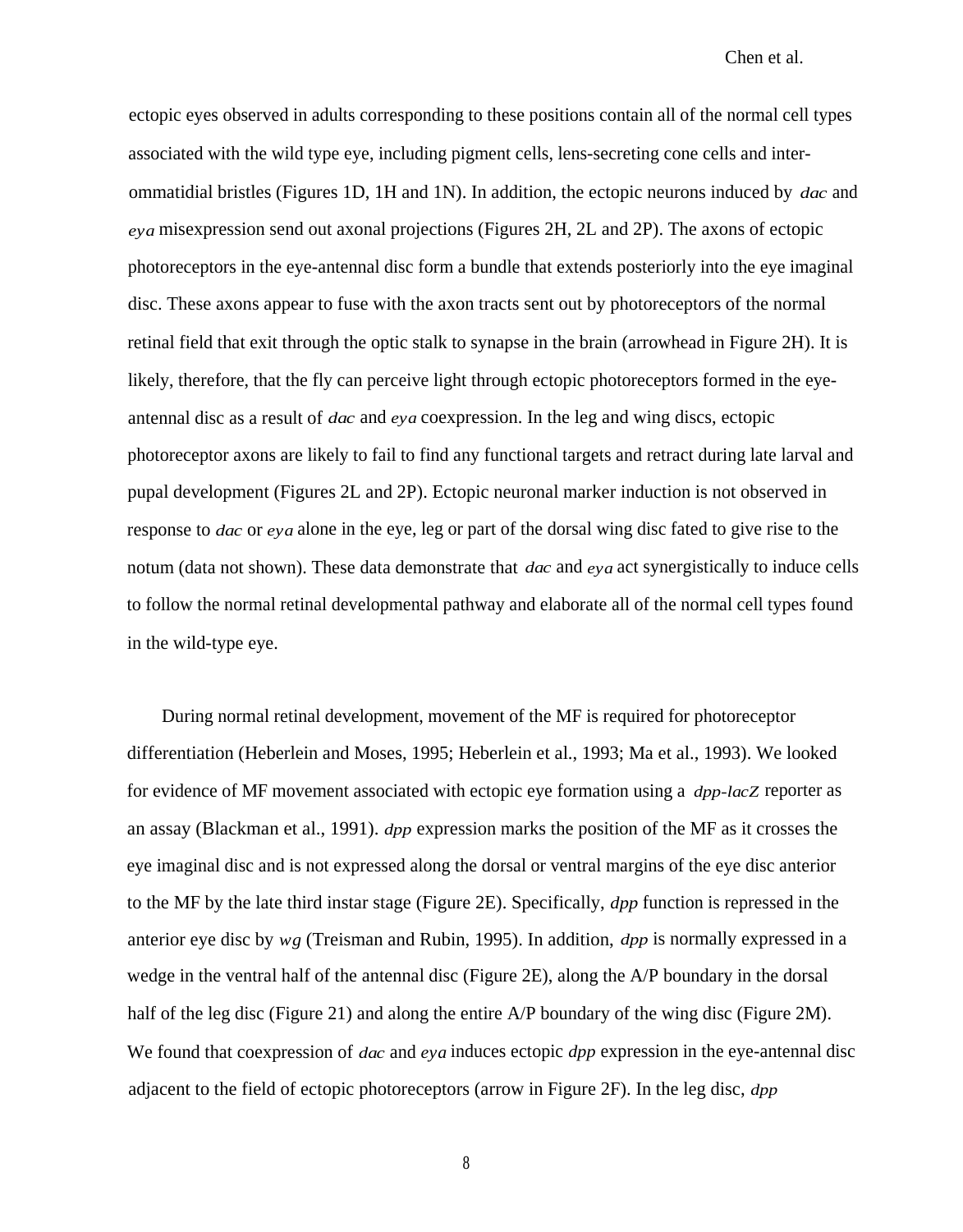expression is split by and forms a ring around the ectopic photoreceptors, again suggesting that an ectopic MF is initiated and propagates (Figure 2J). Although no obvious MF movement is observed in the wing disc, the level of *dpp* expression is significantly increased adjacent to the ectopic photoreceptor field (compare arrows in Figures 2M and 2N). These results indicate that ectopic expression of *dac* and *eya* may be sufficient to initiate MF movement along the ventral margin of the anterior eye-antennal disc, in the leg disc and perhaps the wing disc as well.

## **Dac and Eya Proteins Physically Interact**

*dac* and *eya* both encode nuclear proteins that are expressed in similar temporal and spatial patterns in the eye imaginal disc, are required for MF initiation and, most importantly, show strong genetic synergy in our ectopic eye induction assay. These results lead us to hypothesize that the molecular basis for the genetic synergy observed may be a physical interaction between the Dac and Eya proteins. We used two independent methods to test and confirm this hypothesis: the yeast twohybrid system and in vitro binding studies (Fields and Song, 1989; Harper et al., 1993). First, we fused full-length and truncated portions of the Dac protein to the DNA-binding domain of the yeast transcription factor GAL4 to make "bait" constructs and full-length and truncated portions of the Eya protein to the GAL4 transcriptional activation domain to make "prey" constructs (Figure 3). These constructs were transformed into yeast that contain a transgene with GAL4 binding sites upstream of the *lacZ* gene. We found that full-length Dac is sufficient to induce weak *lacZ* expression in the absence of a prey construct (Dac-F bait with no prey, lower panel, Figure 3). This result demonstrates that some portion of the Dac protein is able to act as a transcriptional activation domain in this assay. We have mapped the position of this activation domain to an amino-terminal portion of Dac by comparing the constructs Dac-N and Dac-NL. Specifically, the amino-terminal 165 amino acids (aa) of Dac, which contains a poly-glutamine rich region, does not activate transcription (Dac-N bait with no prey, Figure 3). In contrast, a construct that contains the first 392 aa of Dac is able to activate transcription, even in the absence of a prey construct (Dac-NL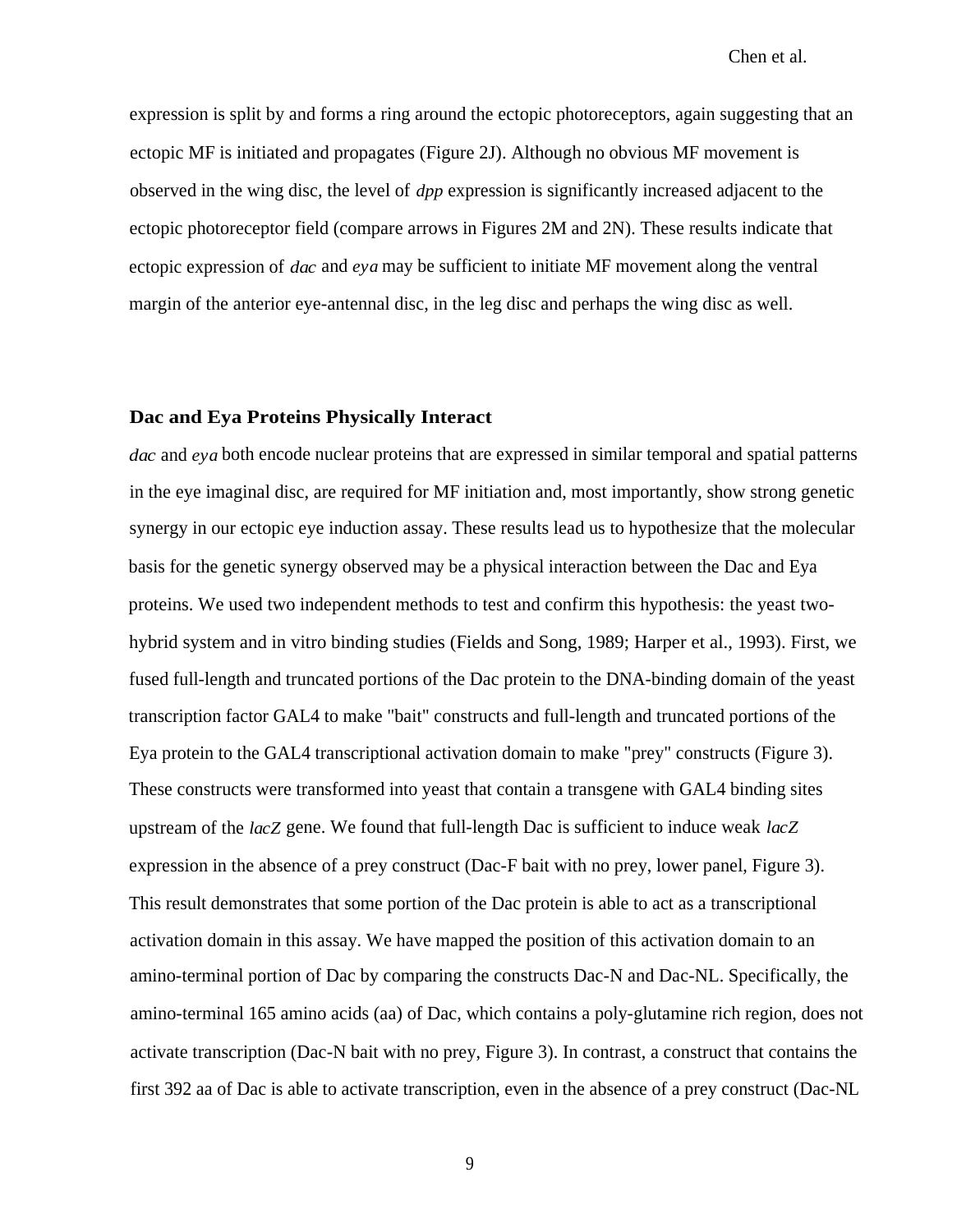CheA at.

bait and no prey, Figure 3). Thus, it is likely that an activation domain at least partially resides within amino acids 165-392 of the Drosophila Dac protein.

We also tested a fourth bait construct in this assay that contains a domain that is highly conserved in both mouse and human *dac* homologs (G.M., manuscript in preparation). When fused to the DNA binding portion of GAL4, this domain is incapable of activating transcription alone (Dac-C bait and no prey, Figure 3). However, when co-expressed with prey constructs containing either full-length or C-terminal portions of the Eya protein, strong activation of *lacZ* expression is observed (Dac-C bait and either Eya-C or Eya-F prey, Figure 3). Although the fulllength Dac protein activates weakly on its own, a much stronger activation of *lacZ* is observed when co-expressed with the same Eya constructs (Dac-F bait and either Eya-C or Eya-F prey, Figure 3). The C-terminal portion of Eya (Eya-C) interacts with Dac while the amino-terminal portion does not (Eya-N), suggesting that the C-terminal conserved domain of the Eya protein (ED2) is contacting a portion of the Dac protein that is also conserved (Xu et al., 1997; Zimmerman et al., 1997).

We confirmed the physical interaction between Dac and Fyn using in vitro biochemistry. GST fusions of the conserved portions of Dac and Eya were used to bind in vitro translated, 35S-labeled Dac and Eya full-length proteins (Figure 4). GST::Eya was immobilized on glutathione-agarose beads and then incubated with in vitro translated, <sup>35</sup>S-labeled Dac protein. After extensive washing to remove nonspecifically adhered proteins, bound proteins were eluted, separated by SDS-PAGE, and visualized by autoradiography. While no <sup>35</sup>S-Dac bound to the control GST resin, it bound to the immobilized GST::Eya fusion protein (left panel, Figure 4). Similarly, <sup>35</sup>S-Eya can bind to immobilized GST::Dac but cannot be bound by GST alone. The same portions of Dac or Eya do not form homodimers in this assay (Figure 4).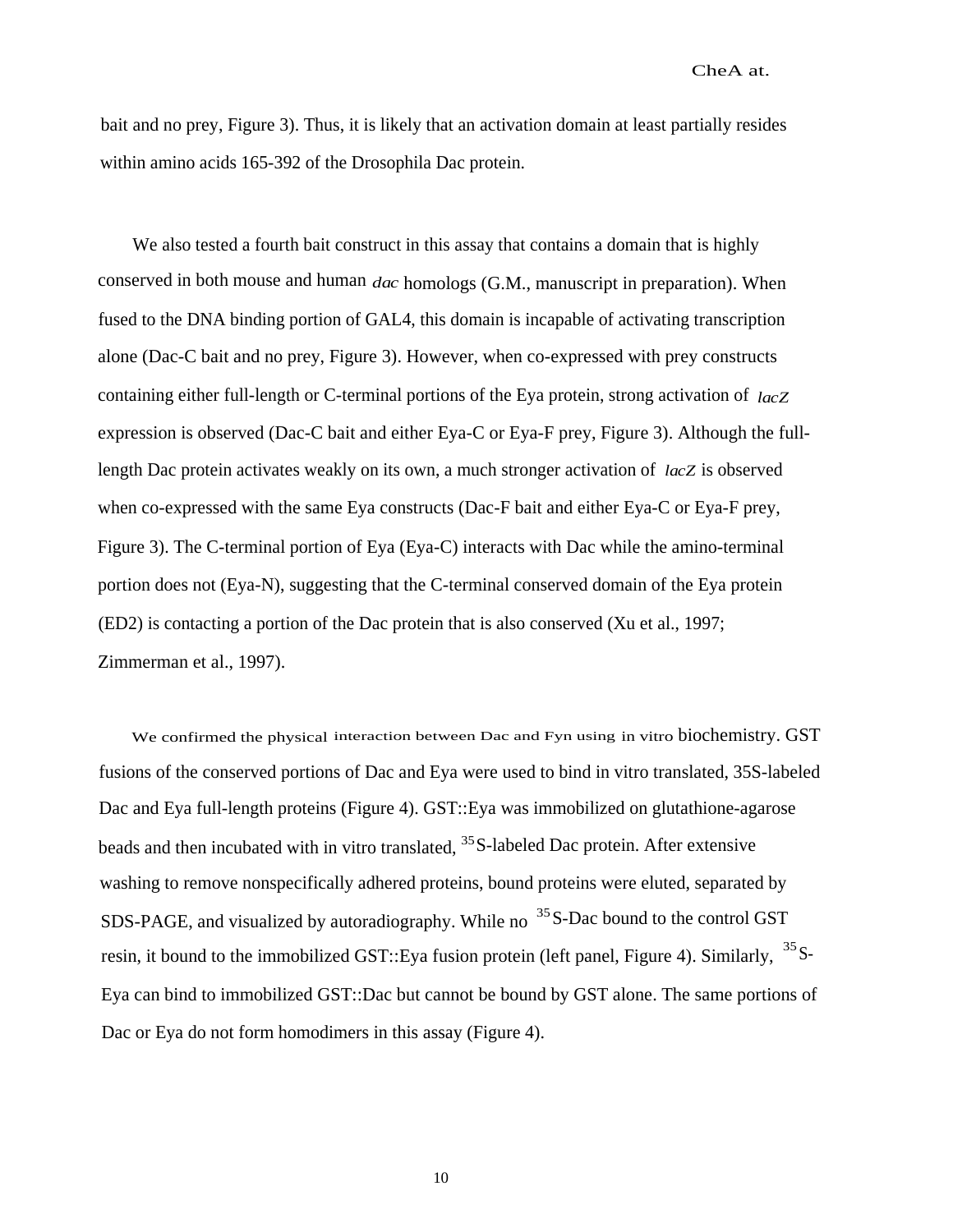## **Transcriptional Regulation of** *dac* **and** *eya*

Since *dac* and *eya* are each able to induce ectopic eye development and act synergistically in this process, we investigated the regulatory relationships between these two genes and with *ey.* Determining the order of *dac* and *eya* function using traditional genetic epistasis analysis is not possible because loss-of-function mutations in each gene causes an eyeless phenotype. However, if *dac* and *eya* are acting in the same pathway, we expected that loss-of-function mutations in these genes would show dominant modification of the recessive eye phenotype of the other. Surprisingly, we have failed to observe any such interaction (data not shown). We were able to determine the regulatory relationship between *dac* and *eya* by analyzing the expression of each gene in wild-type and mutant backgrounds. We found that while *eya* expression in the eye disc does not depend on *dac* function, *dac* expression is greatly reduced in an *eya<sup>2</sup>* mutant background, demonstrating that *dac* expression requires *eya* activity (Figures 5A-5D). Similarly, *ey* induction of ectopic *dac* expression is greatly reduced in an *eya<sup>2</sup>* mutant background (Figures 5G and 5H). These results suggest that *dac* may function downstream of *eya.* Consistent with this interpretation, *eya* is unable to induce ectopic eye formation in a *dac* mutant background (data not shown).

Since *dac* expression is induced by both *ey* and *eya,* we explored the genetic and regulatory relationships among these genes. First, we found that *ey* misexpression is sufficient to induce *eya* (Figure 5E), suggesting that *eya* may be required for *ey* function. Indeed, ectopic retinal development driven by targeted *ey* expression fails to occur in an *eya<sup>2</sup>* mutant background (data not shown). We also found that induction of *eya* expression by *ey* does not depend on *dac* activity (Figure 5F), consistent with the idea that *eya* functions downstream of *ey* but upstream of *dac.* However, these genes do not act in a simple, linear pathway: targeted expression of *dac* and *eya* strongly induce the expression of each other (Figure 5I-5K) and *eya* is required for ectopic eye induction by *dac* (data not shown). In addition, misexpression of *dac* or *eya* is also sufficient to induce ectopic *ey* expression in the antennal disc (Shen and Mardon, 1997 and data not shown).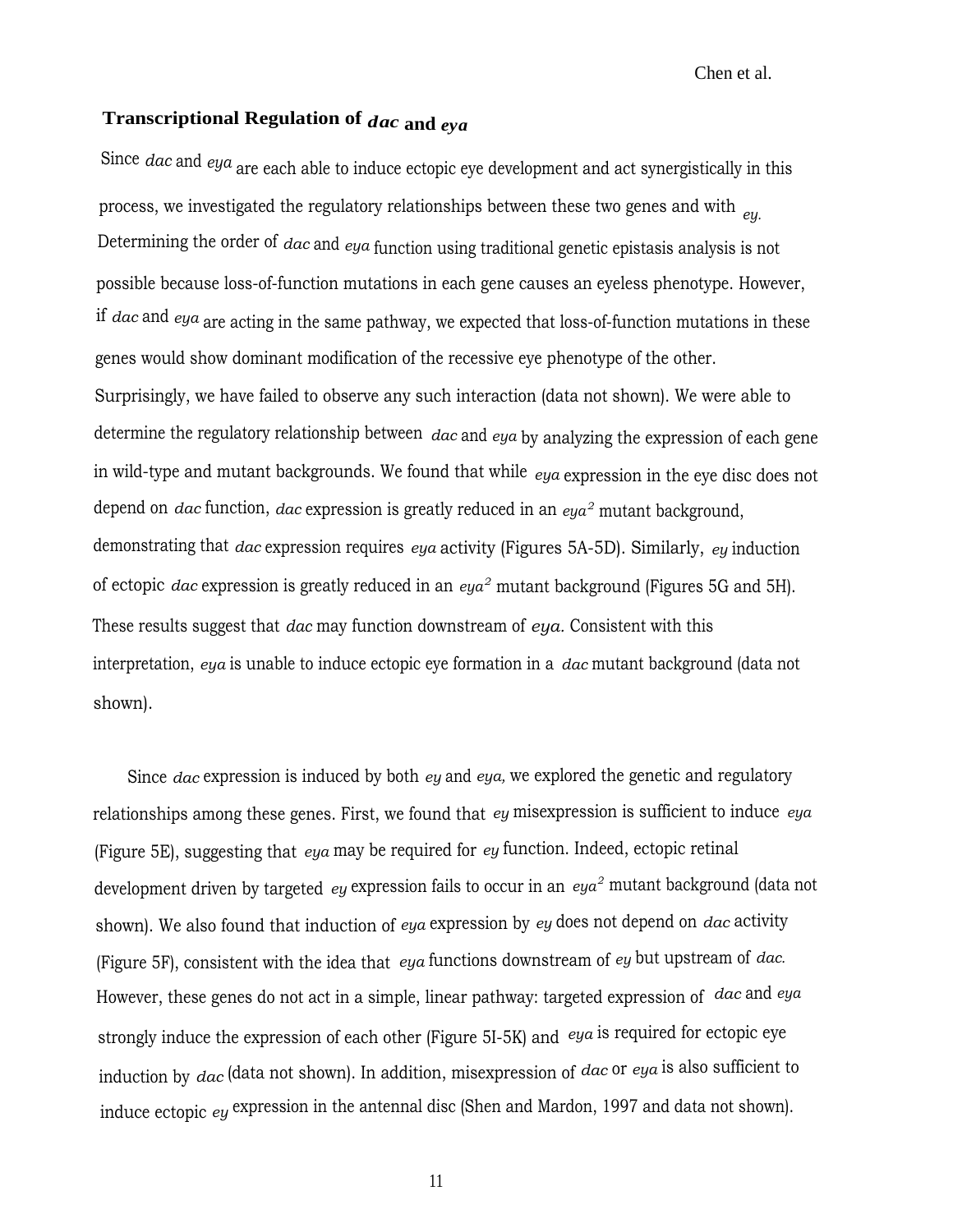These results suggest that multiple positive feedback loops exist among these genes during normal eye development and raised the possibility that  $_{eY}$  may be required for ectopic retinal induction by *eya* and *dac.* Indeed, ectopic eye formation driven by coexpression of *dac and eya* is completely blocked in an *ey <sup>4</sup>* mutant background, indicating that induction of *ey* is essential (data not shown). Finally, these regulatory events must occur at the level of transcription because *ey, dac* and *eya* all induce expression of *lacZ* reporter constructs specific for each gene (data not shown).

## **Discussion**

*eyeless, dachshund, eyes absent* and *sine oculis* encode nuclear proteins that are required for early steps of Drosophila eye development (Bonini et al., 1993; Cheyette et al., 1994; Mardon et al., 1994; Quiring et al., 1994). Multiple vertebrate homologs of each gene have been identified and many of these are expressed in the developing vertebrate retina (Xu et al., 1997; Zimmerman et al., 1997; G.M., manuscript in preparation). The vertebrate homolog of *ey, Pax6,* is also required for eye development in humans and rodents (Glaser et al., 1992; Hill et al., 1991; Ton et al., 1991) and is sufficient to induce ectopic lens development in Xenopus (Altmann et al., 1997). Intriguingly, a mouse homolog of *so, Six3,* is also able to induce ectopic lens development in the teleost medaka (Oliver et al., 1996). Moreover, *Pax6* from a wide range of species is sufficient to induce compound eye formation in Drosophila, indicating that at least some of the crucial targets of *ey* function have been conserved throughout the metazoa (Glardon et al., 1997; Halder et al., 1995; Tomarev et al., 1997). In addition, some of the regulatory relationships among these genes are conserved between vertebrates and insects, suggesting that the regulatory hierarchy controlling visual system development has also been conserved. Specifically, expression of mouse *Eya I* and *Eya2* in the lens and nasal placodes during development requires *Pax6* function (Xu et al., 1997). Thus, studying the relationships among these four genes will not only help us to understand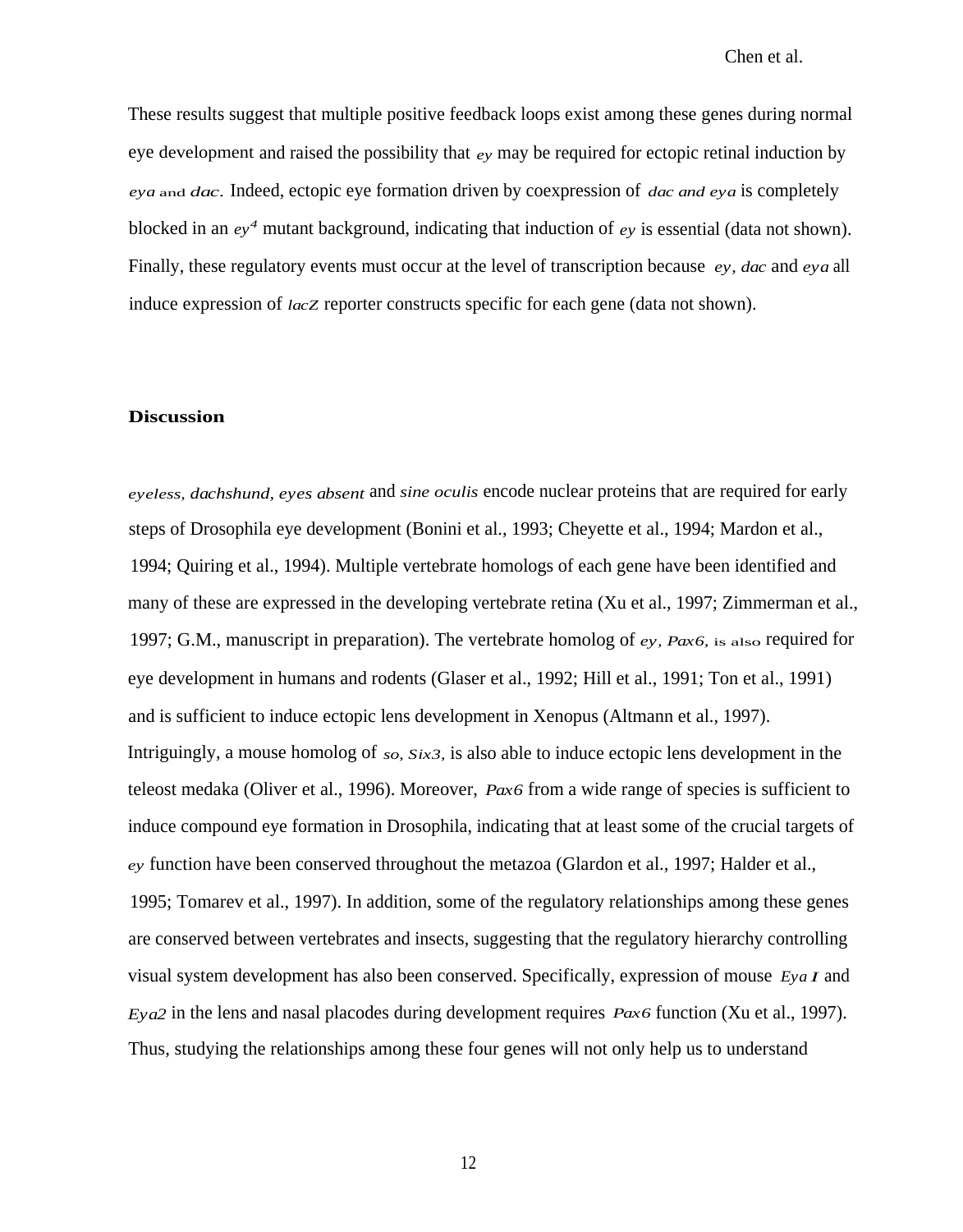mechanisms of cell-fate determination in general, but will also provide valuable insight regarding human retinal development.

#### **Genetic Synergy During Development**

In this paper, we have begun to decipher the relationship between *dac* and *eya* using both genetic and molecular approaches. We have shown that coexpression of *dac* and *eya* induce ectopic eye development on the dorsal thorax of the fly with complete penetrance; this phenotype is never observed with either *dac* or *eya* alone. Similar results are also observed on the head, wing and leg, nearly every place where expression of these genes is driven by *dpp-GAL4.* Moreover, ectopic eyes induced by *dac* and *eya* misexpression contain all of the normal cell types comprising the wild-type compound eye. Consistent with these adult phenotypes, targeted coexpression of *dac* and *eya* induces imaginal disc expression of visual system-specific and neuronal markers with 100% penetrance in locations never observed with either gene alone. Thus, coexpression of *dac* and *eya* cause phenotypes that are greater than the predicted sum of the effects of each individual gene. These results indicate that *dac* and *eya* act synergistically to direct retinal cell-fate specification.

Genetic synergy often plays an important role in cell fate determination. For example, loss-offunction mutations in one copy of either the *achaete-scute* gene complex (AS-C) or the *daughterless (da)* gene have no phenotype in Drosophila. In contrast, animals doubly heterozygous for mutations in AS-C and *da* prevent bristle formation, suggesting that these genes act synergistically during external sense organ development (Dambly-Chaudiere et al., 1988). In addition, ectopic expression of *scute* or *lethal of scute,* members of the AS-C, is sufficient to induce ectopic bristle formation and this phenotype is modified by changes in the dosage of *da* (Brand et al., 1993; Hinz et al., 1994). Similarly, ectopic expression of *dac* and *eya* display dramatic synergy in their ability to induce ectopic retinal development. The observation that loss-of-function mutations in *dac* and *eya* do not exhibit dominant genetic interactions suggests that either the dose of these genes is less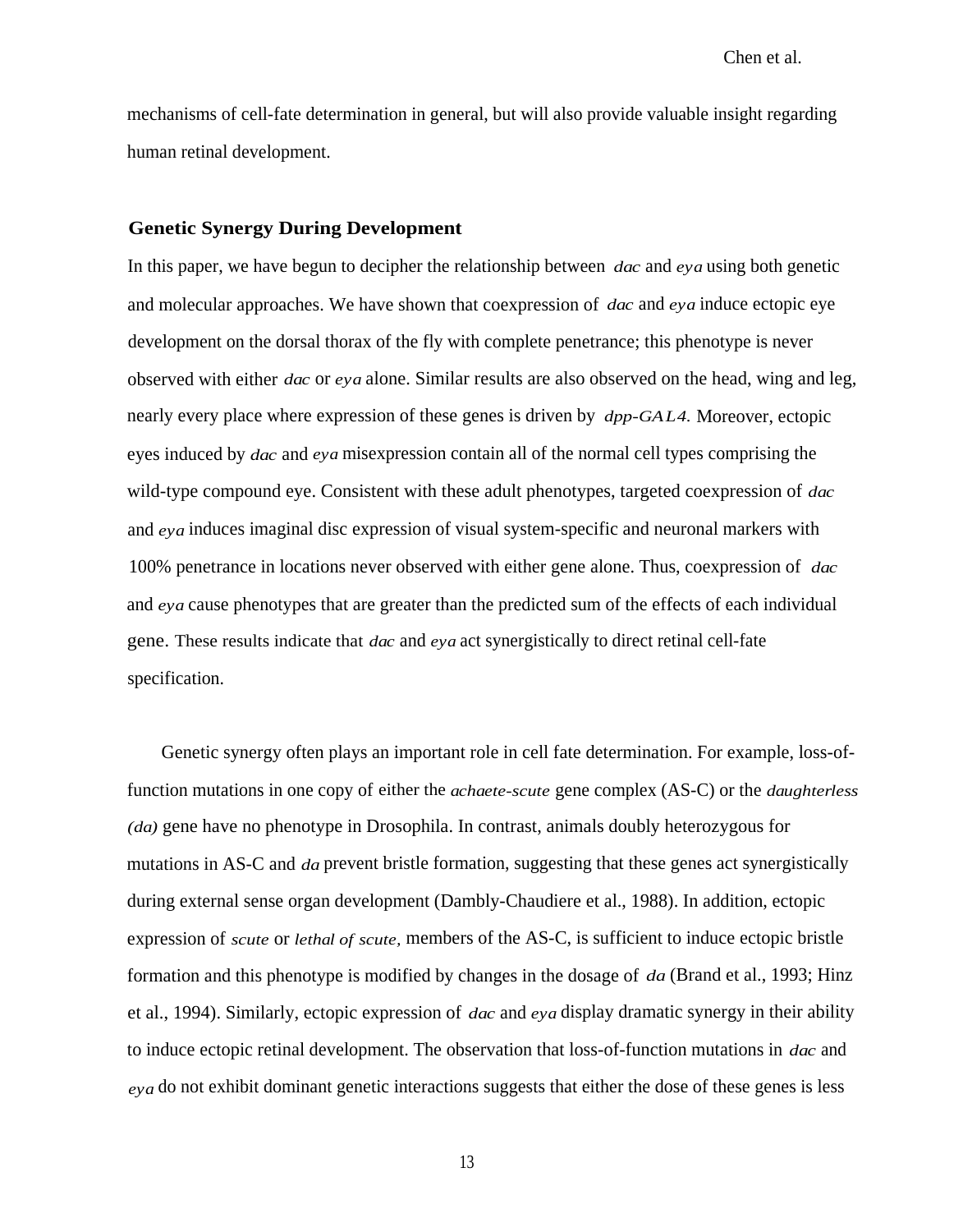critical for cell-fate specification, as compared to AS-C and *da,* or that there exist mechanisms to compensate for changes in *dac* and *eya* dosage.

Although substantial portions of each appendage can be induced to follow a retinal pathway, the overall patterning in adjacent tissues is not grossly disrupted by *dac* and *eya* misexpression. Specifically, clear signs of proper anterior-posterior compartment formation and proximal-distal axis formation are evident in both the legs and wings of such animals (Figure 1). The fact that an ectopic eye can form in the middle of an otherwise normally patterned appendage points to the remarkable plasticity of cells during development. Normally, the eye-antennal disc gives rise to a portion of the head cuticle, in addition to the retina and antenna. While the mechanisms controlling the choice between these fates are not understood, lineage relationships do not play a significant role (Baker, 1978). It is possible that synergistic interactions between proteins such as Dac and Eya help to define the sharp boundary between the cuticle and retinal fields. Consistent with such a model, both *dac* and *eya* are not expressed in the margin of the eye disc that is fated to give rise to head cuticle (Figure 5) and ectopic expression of these genes is sufficient to efficiently transform cuticle into retina. While these interpretations are based upon ectopic expression studies, it is likely that *dac* and *eya* also act together during normal retinal development: both genes are expressed in a largely overlapping set of cells at the same time, they are both required for initiation of retinal morphogenesis and together can induce ectopic retinal development in nearly all tissues in which they are expressed. Moreover, the Dac and Eya proteins can physically interact.

## **Protein-Protein Interactions Mediating Synergistic Function**

The molecular basis of the genetic synergy observed between *dac* and *eya* may be a physical interaction between the protein products encoded by these two genes. We found that Dac interacts specifically with Eya in two independent assays and that this interaction occurs through domains that are highly conserved in humans and mice. Since *dac* and *eya* encode novel proteins, the biochemical consequence of this interaction is not known. However, Dac and Eya are nuclear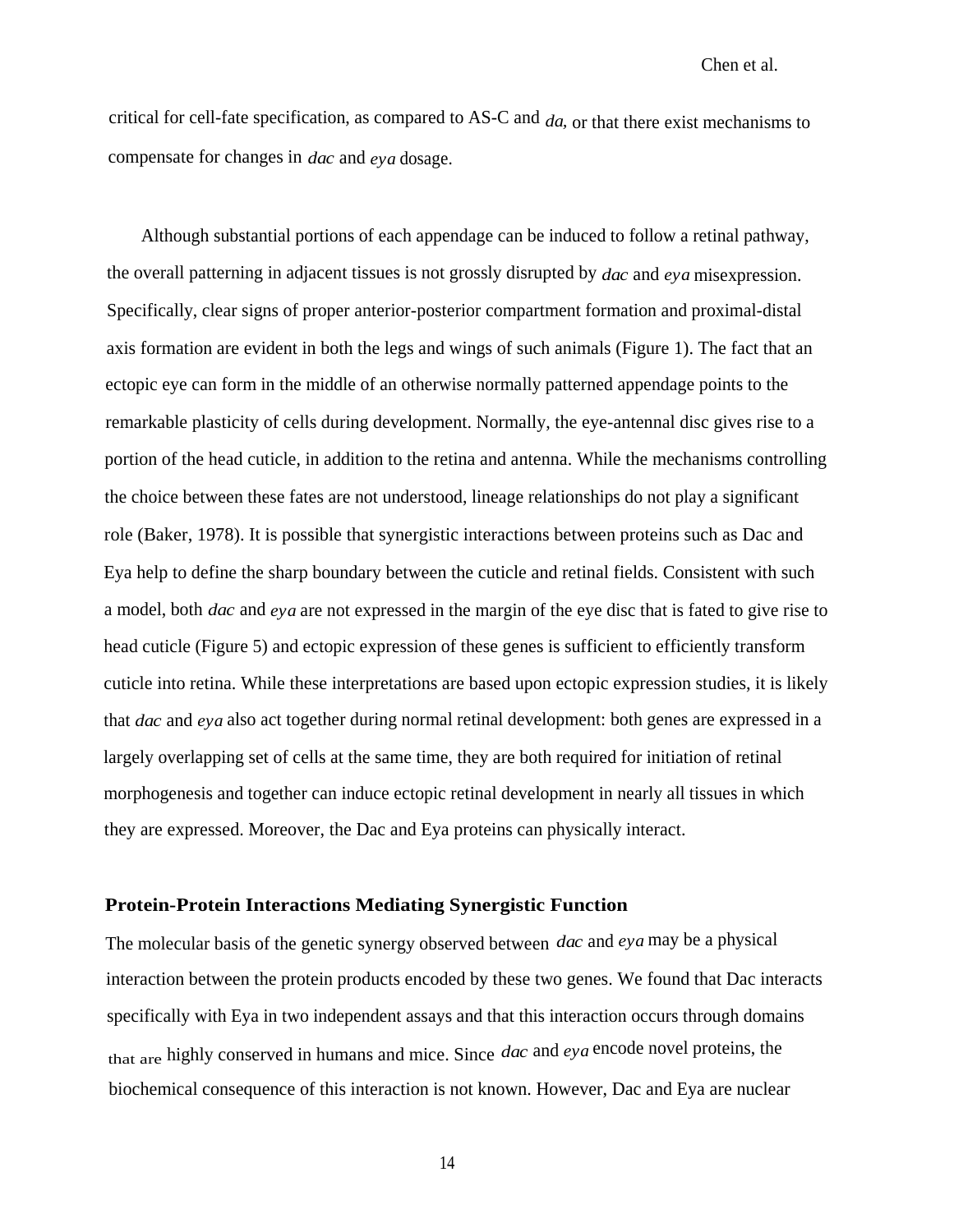proteins that can activate the transcription of each other. In addition, these genes are sufficient to initiate the entire cascade of gene activity required to generate the compound eye and are required throughout eye development as well (Mardon et al., 1994; L. Zipursky, personal communication). Given that two to three thousand genes are involved in fly eye development (Halder et al., 1995; Thaker and Kankel, 1992), the most straightforward model to accommodate these data is that Dac and Eya are directly involved in gene regulation, either as DNA-binding proteins or as co-factors for such molecules. Intriguingly, So and Eya also physically interact through conserved domains and synergistically induce retinal development in Drosophila (L. Zipursky, personal communication). Since So is a homeodomain-containing transcription factor, it is likely that interaction between Eya and So alters the affinity or specificity of So binding to downstream targets. Taken together, these results suggest that Eya can form complexes with both Dac and So during normal eye development. Regulatory proteins that form multiple complexes during different developmental processes have been well-documented. For example, the Da protein forms heterodimers with members of the AS-C to control external sense organ formation but also regulates sex determination in complexes with the Deadpan and Sisterless-b proteins (Cabrera and Alonso, 1991; Liu and Belote, 1995).

Since *eya* and *so* are both required for the control of cell proliferation, MF movement and neural differentiation, it is likely that an Eya-So complex functions throughout retinal development (L. Zipursky, personal communication). In contrast, *dac* is essential for only a subset of these steps. Thus, interactions between Dac and Eya may provide specificity to an Eya-So complex during MF initiation. That is, furrow initiation-specific genes may be regulated by a trimer consisting of Dac, Eya and So. Alternatively, it is possible that Dac-Eya heterodimers regulate a subset of genes required for MF initiation and/or ommatidial patterning that are distinct from others that are regulated by an Eya-So complex. Genes that function during other steps of retinal development are likely to be regulated by Eya-So heterodimers, perhaps with the assistance of other factors yet to be identified.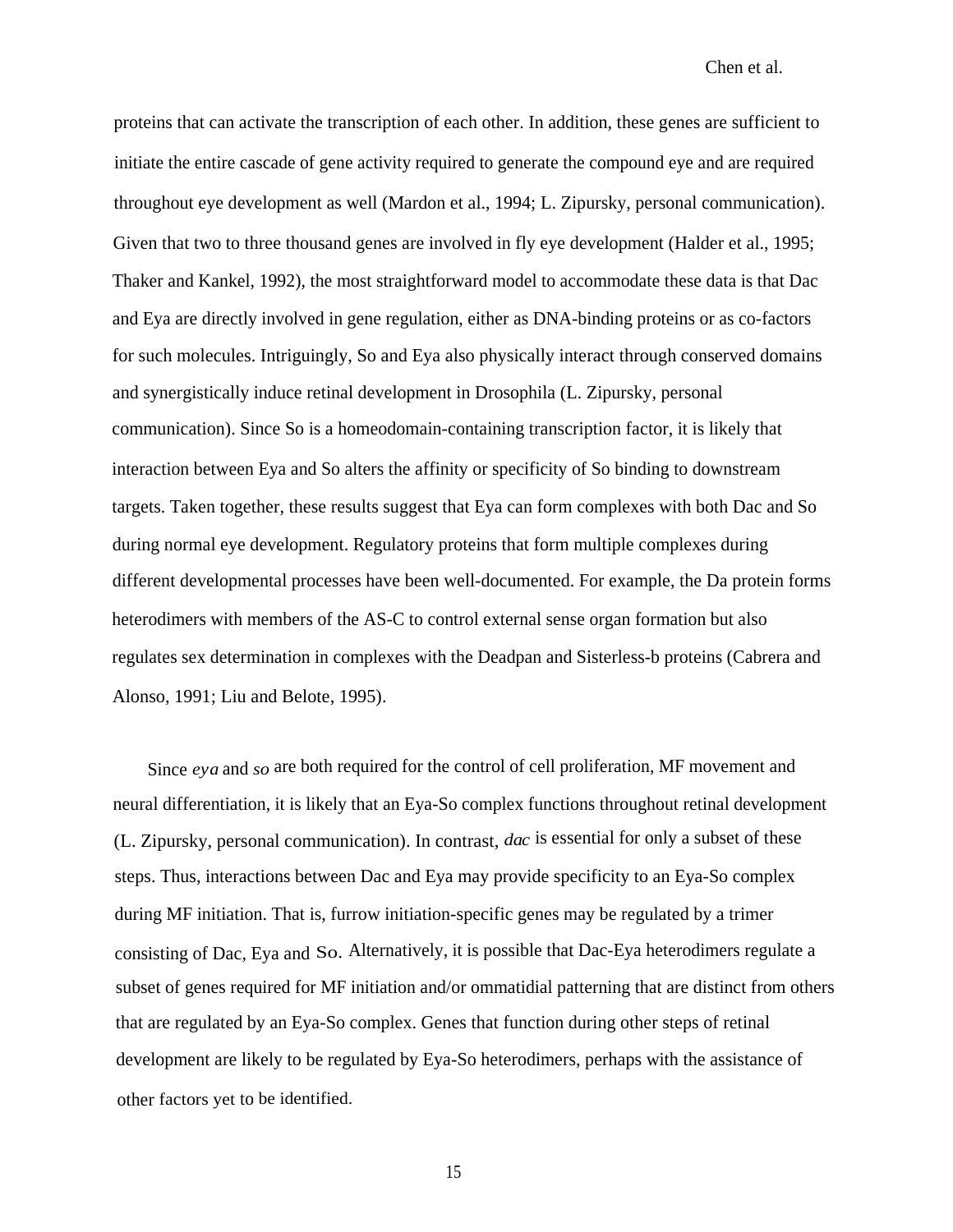#### **A Network of Genes Controls Retinal Cell-Fate Specification**

Although several lines of *evidence* suggest that *eya* acts upstream of *dac, these genes do not act* in a simple, linear pathway. *dac* and *eya* are able to induce the expression of each other, indicating that a positive feedback loop may exist between these two genes during normal eye development. In fact, a positive feedback loop could explain the absence of dominant genetic interactions between *dac* and *eya* mutants. That is, positive regulation between *dac* and *eya* may be sufficient to compensate for two-fold changes in the dose of either gene. In addition, if *dac* acts only as a downstream effector of *eya* function, then we would predict that ectopic eye induction by *dac* misexpression would not require *eya* activity. To the contrary, *dac* induction of ectopic retinal development is greatly reduced in an *eya* mutant background, suggesting that complex formation of Dac and Eya is important for their function. Thus, instead of acting in a linear pathway, *dac* and *eya* regulate each other and function synergistically during eye development.

We have characterized the regulatory and functional relationships among *ey, dac, eya* and *so* at three levels of analysis: transcriptional, genetic and protein interaction. These data are incorporated into the following model of retinal cell-fate specification (Figure 6). At the level of transcription, loss- and gain-of-function experiments suggest that *ey, dac, eya* and *so* can be placed in a primarily linear pathway. However, several lines of evidence suggest that these genes function in an interactive network. First, we have observed multiple regulatory feedback loops among these four genes. In addition, ectopic eye induction by *ey, dac* or *eya* requires the function of each member of this group. Specifically, *dac, so* and *eya* are all required for retinal induction driven by *ey* misexpression (Shen and Mardon, 1997; R.C. and G.M., unpublished results). Similarly, *ey* is required for ectopic eye formation driven by all combinations of *eya, dac* and *so (R.C.* and G.M., unpublished results; L. Zipursky, personal communication). Finally, the protein products encoded by these genes appear to function in one or more complexes. Thus, it seems likely that protein complexes formed by Dac, Eya, So and perhaps others act to regulate themselves and other downstream targets required for eye development. Some proteins, such as Dac, may function to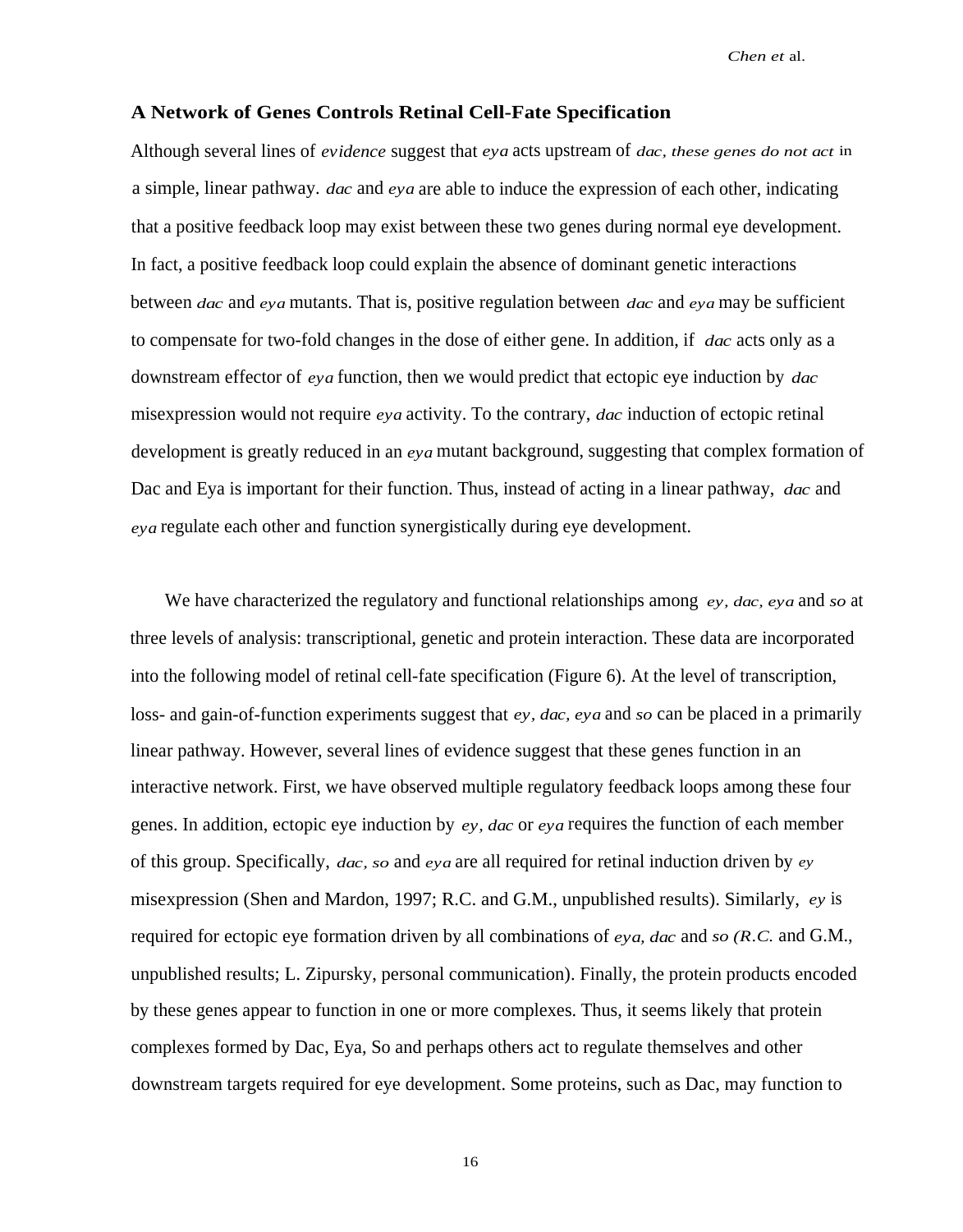provide specificity during distinct stages of eye development to protein complexes that act throughout retinal development.

Finally, the interactions among Dac, Eya and So are mediated through domains in each of the proteins that are highly conserved in mammals (G.M., manuscript in preparation; L. Zipursky, personal communication). Given that members of each of these gene families are specifically expressed in the vertebrate retina during development, it is likely that the synergistic function and protein complex formation we have observed in Drosophila also plays an important role during human retinal development as well. Synergistic regulation mediated by protein-protein interactions is likely to be a common mechanism to specify cell fates throughout development.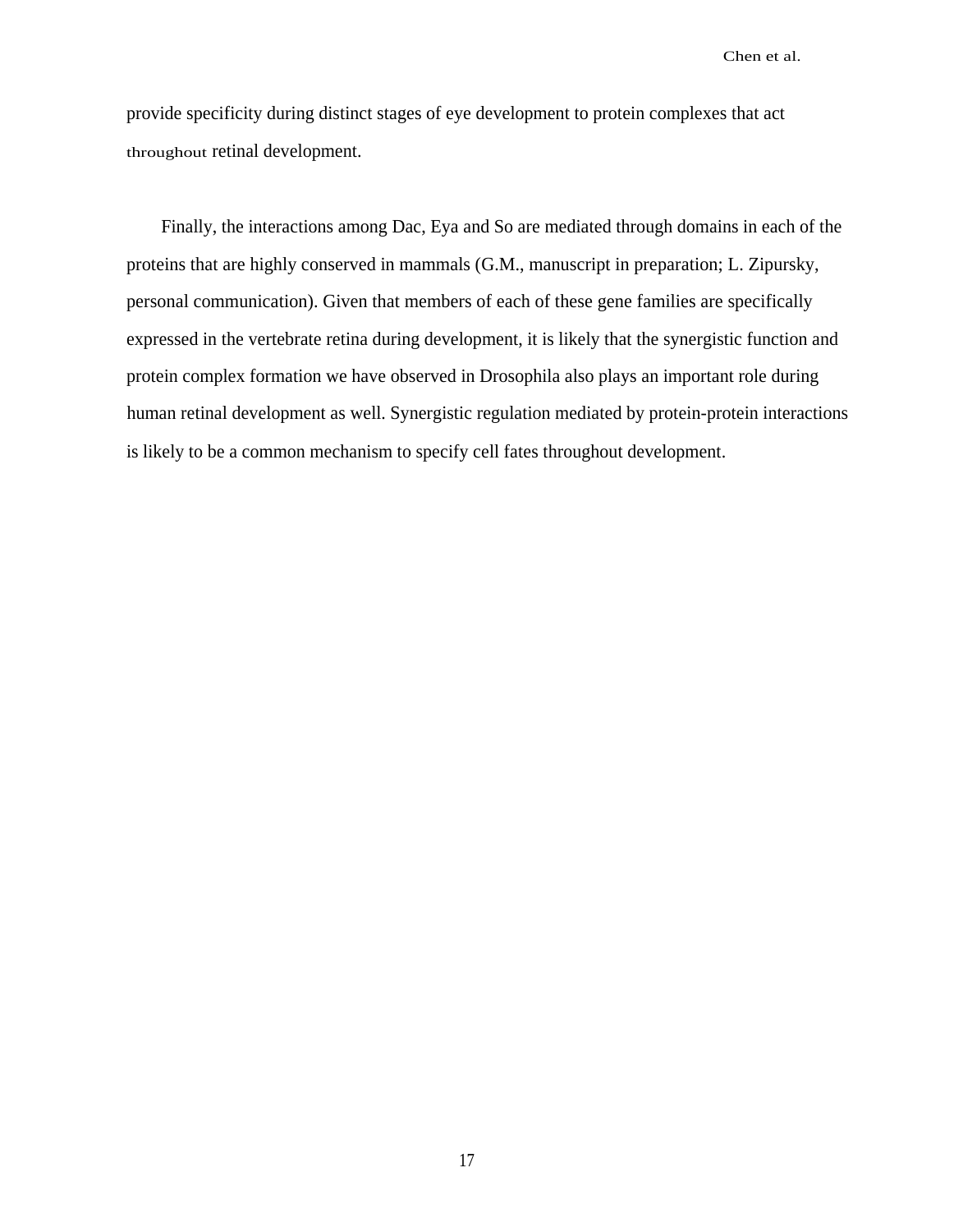## **Experimental Procedures**

## **Drosophila Genetics**

All Drosophila crosses were carried out at 25°C on standard media. *dac* null mutant experiments were carried out using *dac<sup>3</sup>* and *dac<sup>4</sup>* mutant alleles (Mardon et al., 1994). The *ey 4* and *eya2* mutations are eye-specific alleles that result in flies that have reduced or no eyes, respectively, but are otherwise viable and fertile (Bonini et al., 1993; Quiring et al., 1994). Previously published experiments with ectopic *dac* expression (Shen and Mardon, 1997) were carried out with a different transgene *(UAS-dac<sup>2IM5</sup>)* from that used in the present study *(UAS-dac<sup>7c4</sup>)*. Both transgenes were constructed and isolated as previously described but differ in their sites of insertion in the genome (Shen and Mardon, 1997). When induced by the same *dpp-GAL4* driver (Staehling-Hampton and Hoffmann, 1994), *UAS-dac 7c4* produces less detectable Dac protein and less severe phenotypes than *UAS-dac<sup>21M5</sup>*. Specifically, in contrast to *UAS-dac<sup>2115</sup>*, UAS $daC^{7c4}$  is unable to induce the formation of any ectopic pigment or ommatidia on the legs or thorax of flies when crossed to *dpp-GAL4.* The *UA,S-dac 7c4* line was used for all of the experiments reported in this paper. The UAS-eya line used in this study carries a full-length *eya* cDNA in pUAST and was a generous gift of Francesca Pignoni and Larry Zipursky. All experiments using the combination of *UAS-dac* 7c4 and UAS-eya were conducted using a recombinant chromosome carrying both transgenes. Since these transgenes carry a white mini-gene, we were able to isolate recombinants using eye color as an assay. Putative recombinants were confirmed using single fly polymerase chain reaction (PCR) with primers specific for either *dac* or *eya.* Due to severe leg truncation resulting from UAS-dac misexpression, these animals fail to eclose from their pupal cases. Consequently, light microscope images of such animals were taken from dissected late pupae.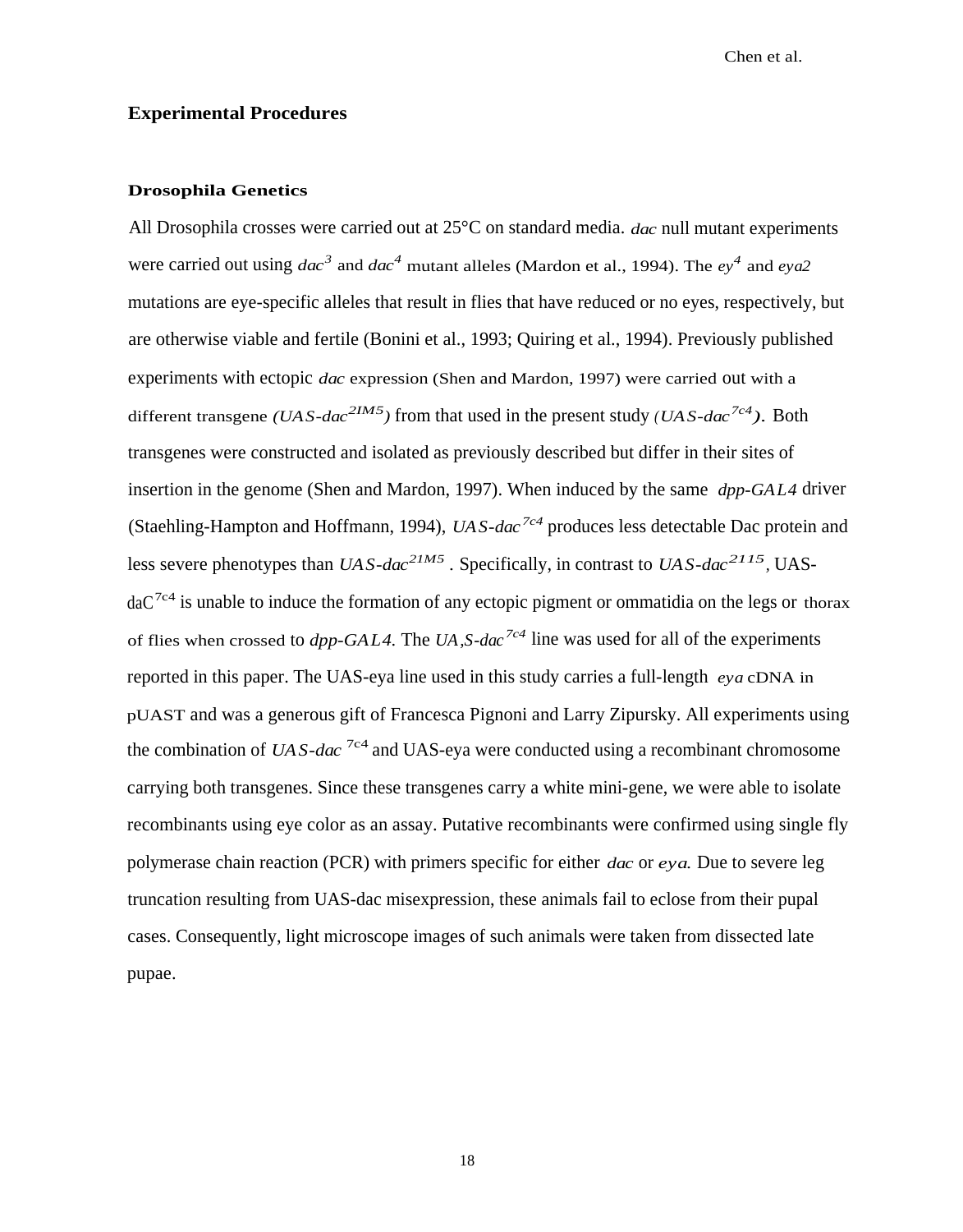#### **Immunohistochemistry**

Imaginal discs were dissected and stained as previously described (Mardon et al., 1994). Anti-Eya (Bonini et al., 1993) stainings were performed using the same protocol except that imaginal discs were fixed in PLP for 20 min on ice. In addition, mouse anti-Eya antiserum was first preabsorbed to compete away non-specific staining as follows: 20 Ill of serum was incubated with 30 sets of *eya <sup>2</sup>* mutant larval eye-brain complexes in one ml of PAXDG (Mardon et al., 1994) for one hour at room temperature (RT). Following preabsorption, this serum was used for staining with no further dilution. *dpp* expression was assayed using the BS3.0 *lacZ* reporter (Blackman et al., 1991). All discs were mounted in 80% glycerol in PBS.

## **Yeast Two-Hybrid Analysis**

The yeast two-hybrid kit was a gift from Steve Elledge. An amino-terminal part of the *dac* coding region (corresponding to amino acids 1 to 366) was amplified by PCR so that an NcoI site was created at the AUG start codon. This PCR product was digested with NcoI to create a fragment representing amino acids 1-165 and was inserted into the unique NcoI site of the bait plasmid pAS2 (Harper et al., 1993) to create the Dac-N construct. This construct (Dac-N) was then digested with SacII *(dac* internal site) and Sall (pAS2 polylinker) and was used as a vector to clone a SacII, Sall fragment from the *dac* cDNA (Mardon et al., 1994), resulting in a full-length Dac construct (Dac-F). An NdeI fragment from Dac-F (representing amino acids 1 to 392) was inserted into the NdeI site of pAS2 to create the Dac-NL construct. A PCR fragment from the carboxy-terminal half of Dac (representing amino acids 653 to 850), flanked by artificial NcoI and BamHI sites, was cloned into pAS2 to yield the Dac-C construct. Similarly, an artificial NcoI site was introduced at the start codon of *eya* cDNA using PCR. The product was then digested with NcoI and BamHI (an internal site of the *eya* coding region) and cloned into the pACT2 prey plasmid (Durfee et al., 1993) to generate Eya-N (amino acids 1-223). A SmaI, Sall fragment (amino acids 209-760) from the *eya* type I cDNA (Bonini et al., 1993) was inserted into pACT2 to obtain Eya-C. This same fragment was also inserted into the Eya-N construct at the Smal and Sall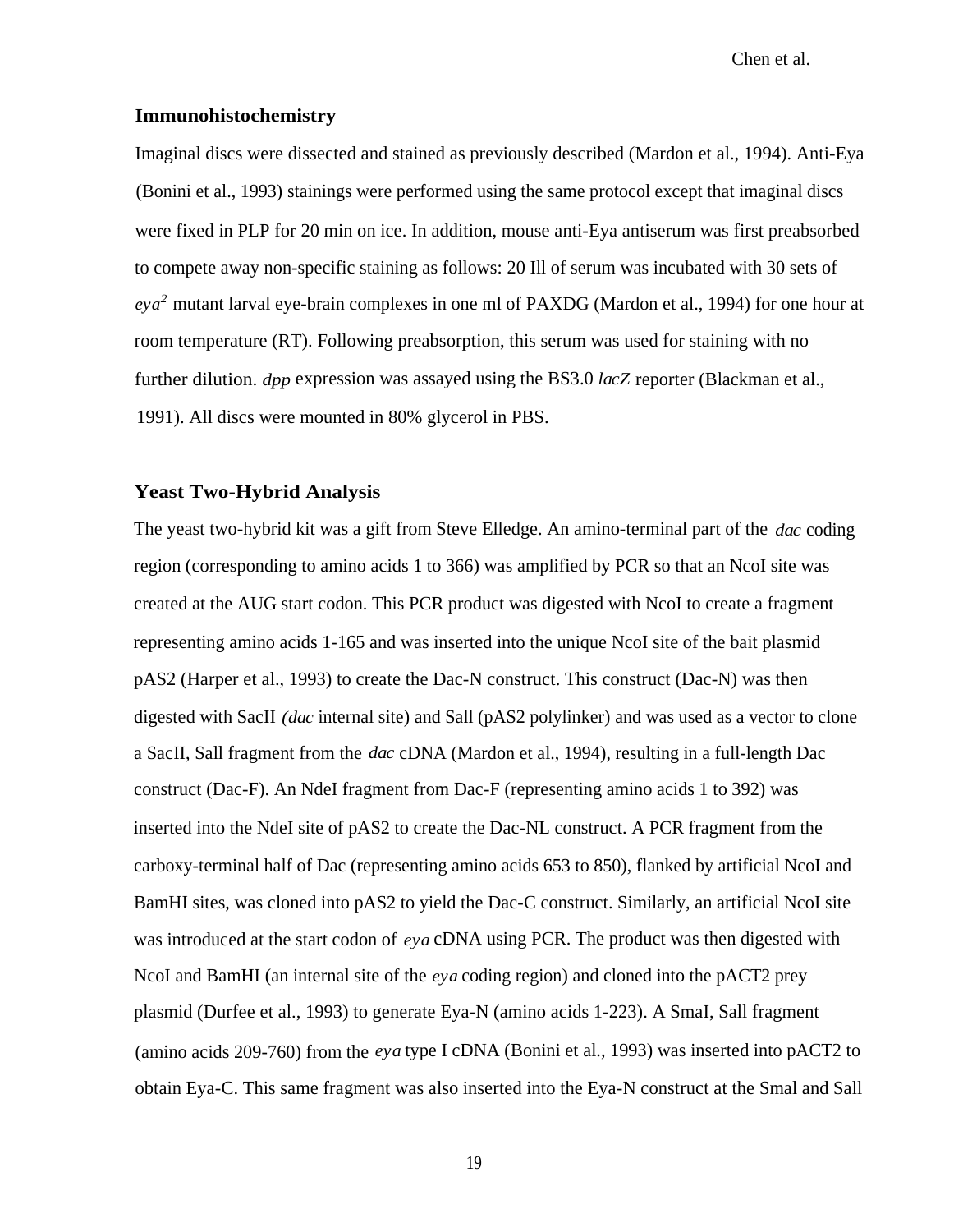sites to make *the* Eya-F *construct. Yeast* transformations and X-gal *tests were* carried out as previously described (Harper et al., 1993).

#### **In Vitro Biochemistry**

To prepare the GST::Dac fusion protein, a fragment of the Drosophila *dac* cDNA (representing amino acids 711-869) was amplified by PCR such that artificial BamHI and Hindu sites flanked the product. Following digestion with BamHI and HindIII, this fragment was cloned into pGEX2 (Pharmacia) to generate pGST::Dac. Similarly, the GST::Eya fusion protein was prepared from the carboxy-terminus of *eya,* using PCR to amplify a fragment encoding amino acids 487-760 and creating an artificial EcoRI at the 5' end of the product. This fragment was then cloned into the EcoRI site of pGEX1 (Pharmacia) to generate pGST::Eya. pGST::Dac, pGST::Eya and pGEX1 (to generate GST alone), were then introduced into *E. coli* (strain BL21, Novagen). Recombinant proteins were purified from induced cultures (50 ptI■4 IPTG, 2 hrs, 30°C) as follows. One liter of bacterial culture was pelleted (4000xg, 10 min, 4°C) and resuspended in 20 ml of lysis buffer (PBS, 50 mM NaC1, 5 mM EDTA, 5 mM DTT,  $1\%$  Triton X-100, 1 mM PMSF, 5  $\mu$ g/ml aprotinin, 5 tg/ml leupeptin) and sonicated for 1 min at  $4^{\circ}$ C. Lysates were pelleted again  $(10,000x)$ , 15 min, 4°C) and the supernatant was incubated (15 min, RT) with 2001.t1 of 50% glutathione resin (Pharmacia) per liter of original bacterial culture. Glutathione resin with bound GST proteins was pelleted (500xg, 3 mM, 4°C) and washed three times with 10 ml of lysis buffer and resuspended in 100 ill of binding buffer (20 mM Hepes-KOH (pH 7.7), 150 mM NaC1, 0.1% NP-40, 10% glycerol, 1 mM PMSF, 2 pg/ml aprotinin, 2 lig/mlleupeptin). <sup>35</sup>S-labeled Dac and Eya proteins were synthesized using a coupled in vitro transcription and translation kit (Promega) using *dac* or *eya* cDNAs as DNA templates (Bonini et al., 1993; Mardon et al., 1994). Translation products were separated from unincorporated label by passage over a 1 ml Sephadex G-25 column (Sigma). Labeled Dac and Eya proteins were incubated in 0.4 ml binding buffer with 101.t1 of glutathione resin containing 10 of bound GST, GST::Dac or GST::Eya for 2 hrs at  $4^{\circ}$ C. The resin was washed 3 times with 1 ml of binding buffer and labeled proteins were eluted by boiling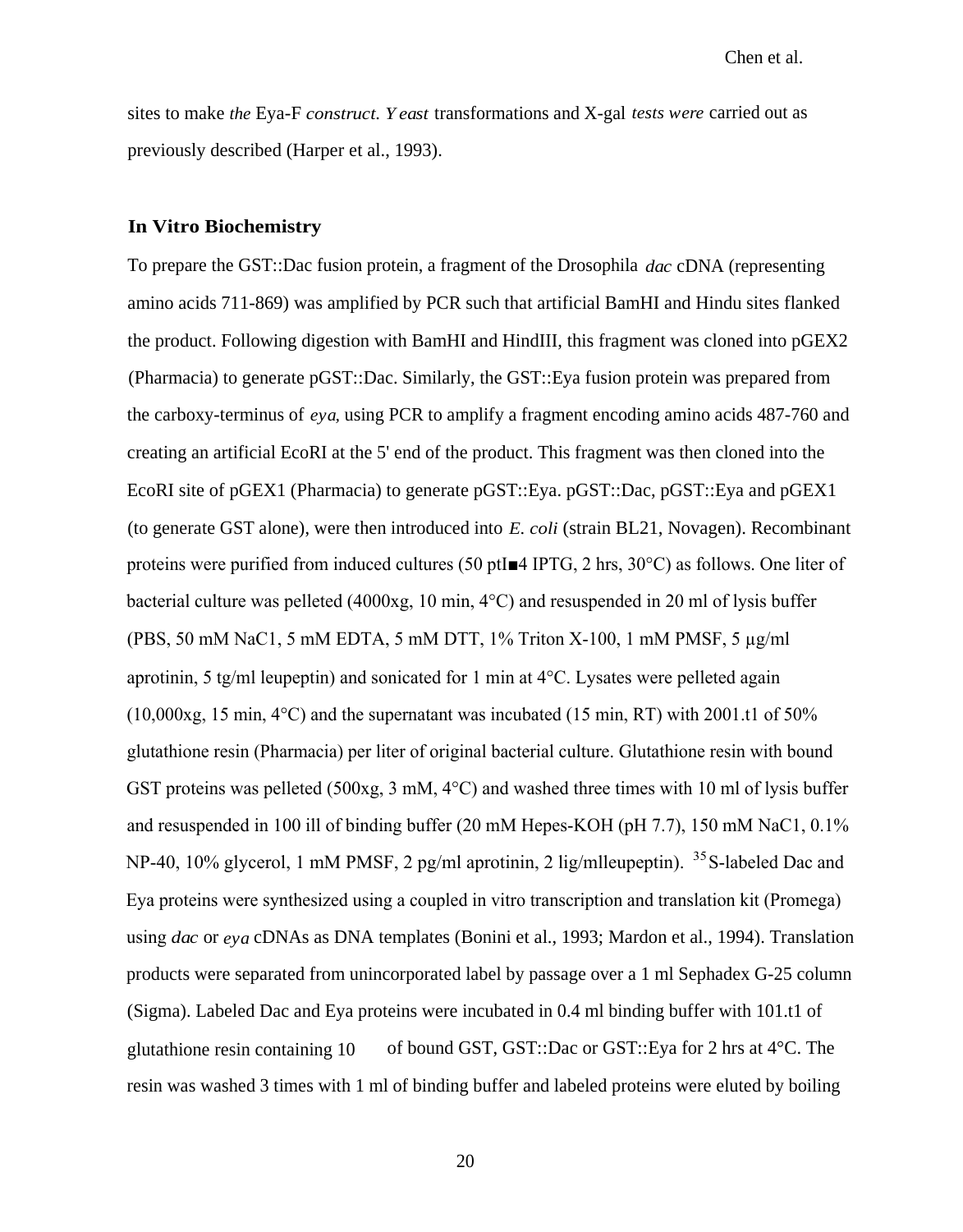for 3 min in 25 41 of loading buffer, fractionated by SDS-PAGE and visualized by autoradiography (20-40 hr). About 4% of the labeled, full-length proteins were recovered.

## **Acknowledgments**

We thank Francesca Pignoni, Kenton H. Zavitz and Larry Zipursky for generously providing us with unpublished reagents and protocols, communicating data prior to publication and for helpful comments on our manuscript. We also thank Ron Blackman, Nancy Bonini, Ron Davis, Steve Elledge, Corey Goodman, Georg Haider, Kevin Moses, Norbert Perrimon, Gerry Rubin and the Bloomington Drosophila Stock Center for providing fly stocks, plasmid DNAs, antibodies and protocols and Hugo Bellen and Tom Cooper for comments on our manuscript. R.C. is supported by a grant of the Markey Charitable Trust to the Program in Developmental Biology. M.A. is supported by an Institutional NRSA Award (EY07001). This work was supported by funds awarded to G.M. from the National Eye Institute (R01 EY11232-01), the Baylor Mental Retardation Research Center (P30 HD24064), the Retina Research Foundation and the Moran Foundation.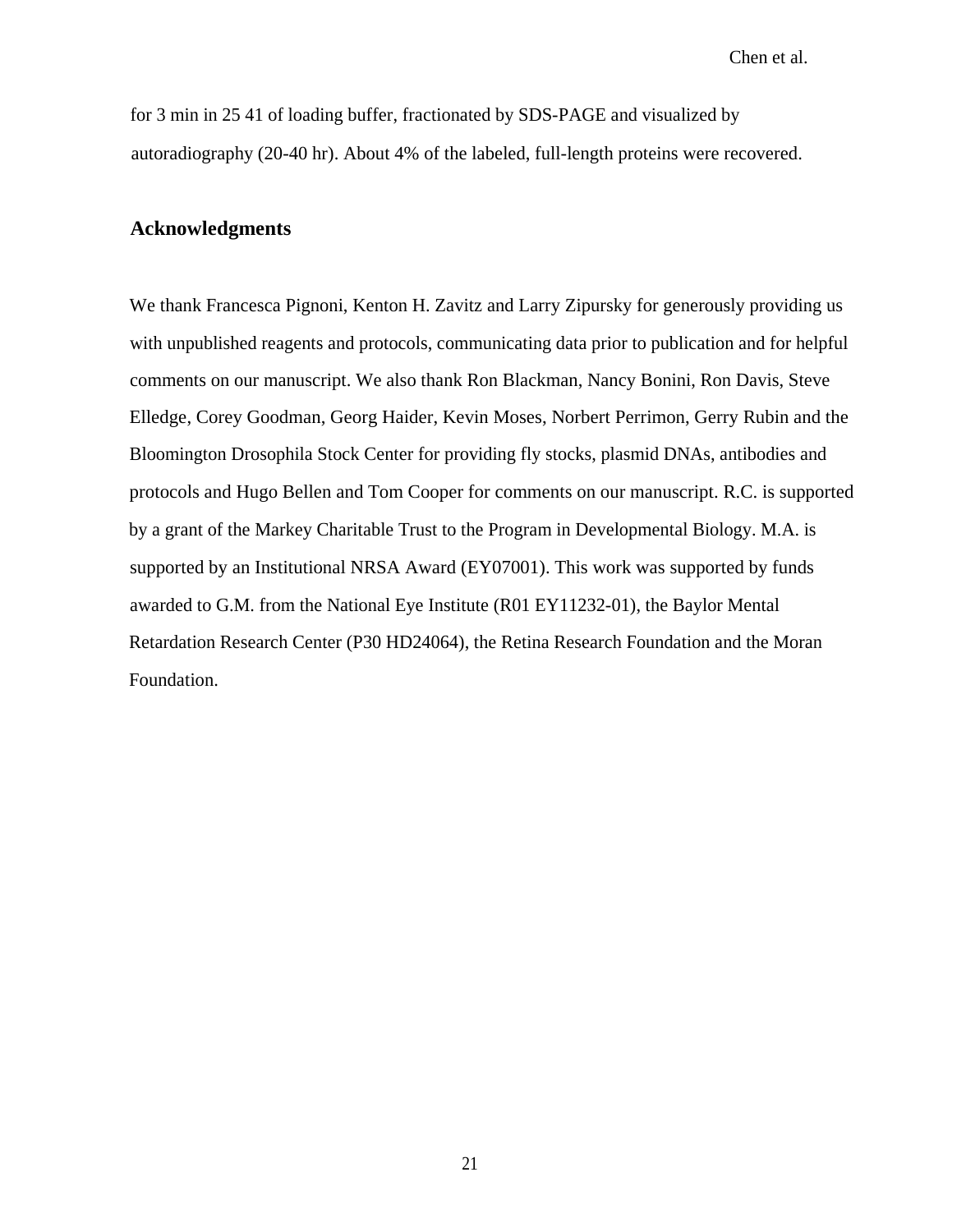## **Figure Legends**

Figure 1. *dac* and *eya* act synergistically to induce ectopic retinal development. (A) Ventral view of the head of an adult control fly carrying the *UAS-dac7c4* and UAS-eya transgenes but without any GAL4 driver. (B to D) Ectopic eye induction (arrows) driven by *dpp-GAL4* (Staehling-Hampton and Hoffmann, 1994). UAS-dac<sup>7c4</sup> alone (B) or UAS-eya alone (C) cause very small ectopic eyes near the antennae. In contrast, *UAS-dac7c4* plus UAS-eya (D) produces a large domain of ectopic retinal tissue that fuses with the normal eye field. (E) Wild-type leg. (F) Ectopic *dac* expression truncates the leg but does not induce eye development. Misexpression of *eya* alone has little effect on leg development (not shown). (G) Coexpression of *dac* and *eya* induces ectopic pigment on the dorsal side of all legs with complete penetrance. (H) A high magnification view of an ectopic eye on the leg where obvious ommatidial structures are visible. The inset shows the whole leg at the same magnification as in  $(E)$ . (I) Wild-type wing. (J) Ectopic *dac* expression truncates the wing but does not induce retinal development. Targeted expression of *eya* alone has little effect on normal wing morphology but can induce very small patches of pigment on the wing blade in about 25% of animals examined (not shown). (K) Coexpression of *dac* and *eya* induces ectopic pigment on the wing blade in 100% of animals examined. (L) Lateral view of a wild-type notum (dorsal thorax). Expression of either *dac* or *eya* alone never induces retinal development in the notum (not shown). (M) Ectopic pigment is induced on the notum in 100% of animals expressing *dac* and *eya* together. (N) A higher magnification view of the ectopic pigment shown in (M). Scale bars in (E) and (F) are 100 pin and in (I) and (J) are 200 Rm.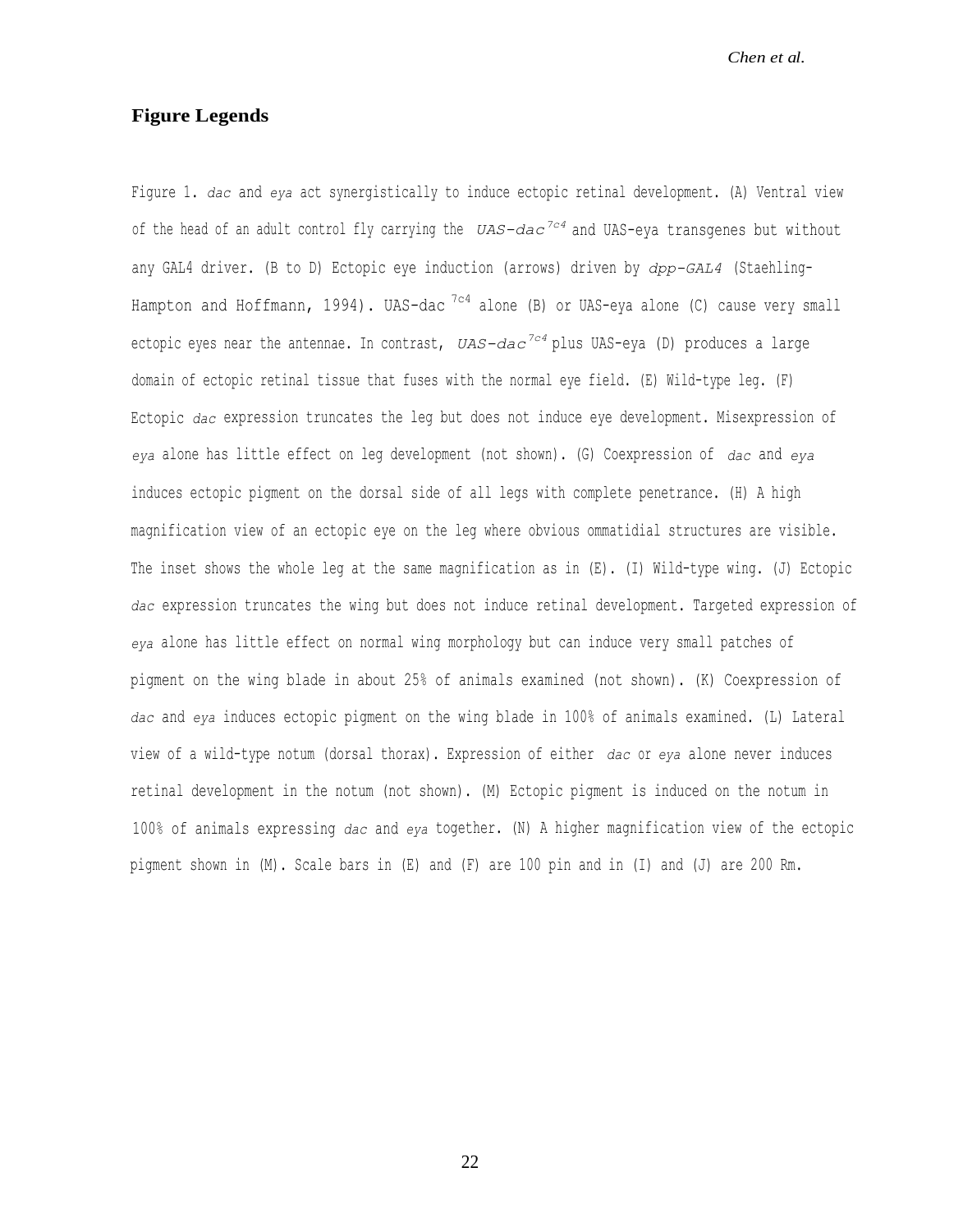*Figure* 2. Developmental analysis of ectopic photoreceptor induction. (A to D) Late larval eyeantennal discs were stained with an antibody to detect the visual system-specific Glass protein. No Glass staining is normally found in wild-type antennal discs (A). *U AS-dac 7c4* alone (B) or UASeya alone (C) can induce small amounts of *glass* expression in the antennal disc (arrows). Coexpression of *dac* and *eya* induces ectopic Glass expression anterior to the normal retinal field on the ventral side of the eye disc (arrow in D). (E and F) Late larval eye-antennal discs were stained for the neuron-specific Elav protein in brown and the MF marker *dpp-lacZ* in blue. Compared to wild-type (E), the combination of targeted *dac* and *eya* misexpression is sufficient to induce ectopic MF advancement from the ventral side of the eye and antennal discs and to cause substantial ectopic photoreceptor development (arrow in F). (G and H) The protein Neuroglian is present in all neurons and their axons and was detected using monoclonal antibody BP104 (Hortsch et al., 1990). In the wild-type, the only staining seen in the antennal disc is the larval Bolwig's nerve (G). *dac* and *eya* expressed together induce ectopic neurons in the eye and antennal disc which project axons that join those of the normal retinal field (arrow in H) and are likely to exit through the optic stalk (arrowhead in H) to synapse in the larval brain. (I and J) Late larval leg discs stained for Elav protein and *dpp-lacZ* expression. (I) Only a few neurons are normally observed in the wild-type leg disc and no extra neurons are observed with *dac* or *eya* alone (not shown). (J) Targeted expression of *dac* and *eya* together induces a large cluster of Elavpositive cells in the dorsal half of the leg disc along the A/P boundary. Glass (K) and Neuroglian (L) staining reveals that ectopic neurons induced in the leg disc by coexpression of *dac* and *eya* express Glass protein and extend axons as would be expected during normal photoreceptor development. (M) A wild-type wing disc stained for Elav protein and *dpp* expression. (N to P) Wing discs from late larvae expressing both *dac* and *eya* were stained for Elav and *dpp-lacZ (N),* Glass (0) and Neuroglian (P). Ectopic photoreceptor development is indicated (arrows in N to P). Posterior is to the left and dorsal is up for all discs. For panels (A) to (H), the eye disc is to the left and the antennal disc to the right.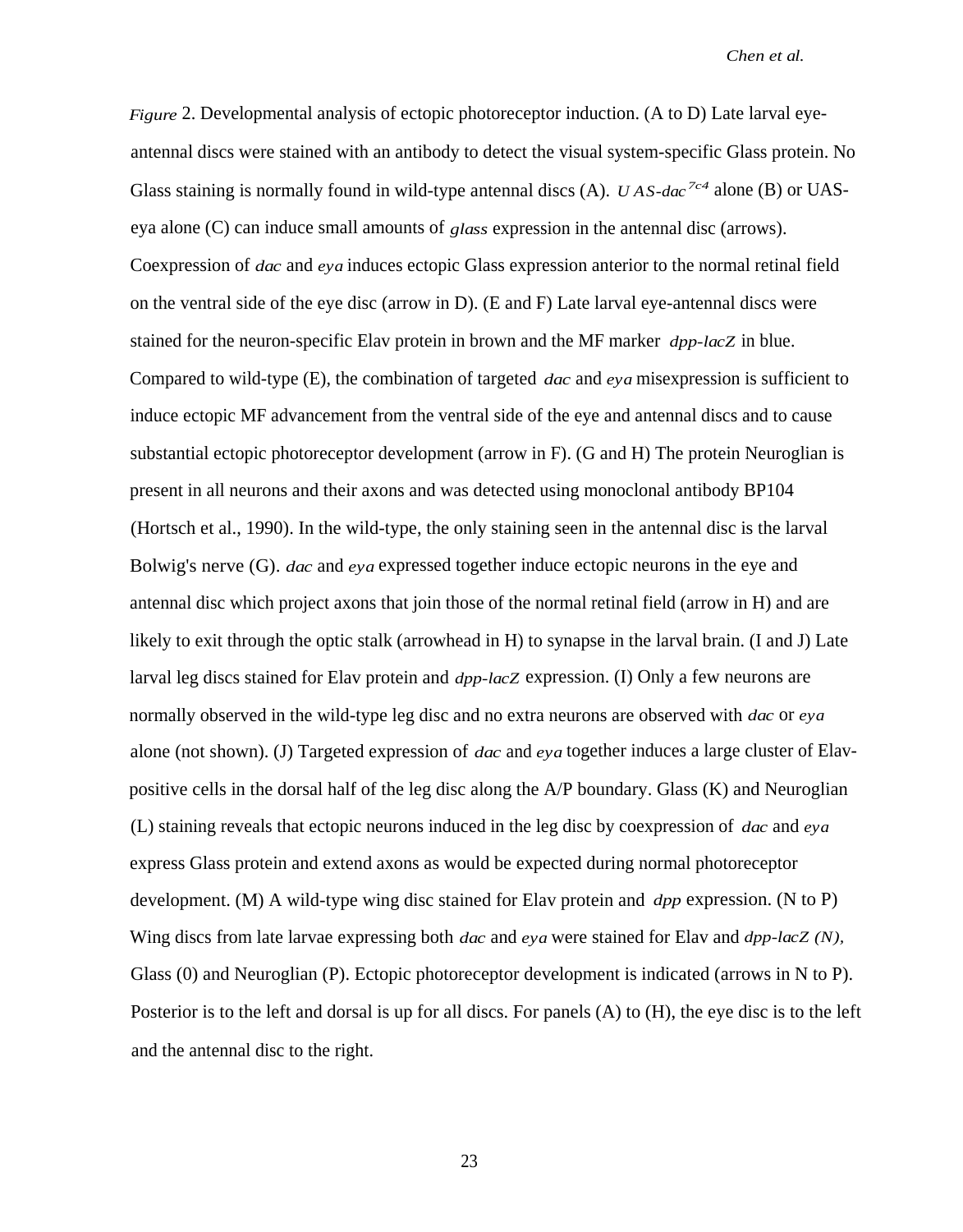Figure 3. Dac and Eya proteins interact in the yeast two-hybrid system. Portions of the Dac protein were fused to the GAL4 DNA-binding domain to create "bait" constructs (upper panel). Dac-F, full length Dac; Dac-N, N-terminal 165 amino acids (aa) of Dac, containing a glutaminerich region (Q); Dac-NL, N-teiminal 392 aa of Dac; Dac-C, amino acids 653-850 from the carboxy-terminal half of the Dac protein. Portions of the Eya protein were fused to the GAL4 activation domain to create "prey" constructs (middle panel). Eya-F, full length Eya; Eya-N, amino-terminal 223 aa of Eya containing a glutamine-rich region (Q); Eya-C, carboxy-terminal portion of Eya beginning from amino acid 209. This portion of the Eya protein contains a highly conserved domain present in all three vertebrate *eya* homologs (ED2). All combinations of "bait" and "prey" constructs were transformed into yeast and then tested for activation of a *lacZ* reporter construct (lower panel). "-", no *lacZ* activity; "+" strong *lacZ* activity; "+/-" weak *lacZ* activity.

Figure 4. Dac and Eya proteins interact in vitro. GST alone (G) or GST fusions to Dac (D) or Eya (E) were used to bind in vitro transcribed and translated,  $35$  S-labeled Dac or Eya proteins (35D,  ${}^{35}E$ , respectively).  ${}^{35}S$ -labeled Dac binds to GST::Eya, but not GST alone or GST::Dac (lanes 1-3). <sup>35</sup>S-labeled Eya binds to GST::Dac, but not GST alone or GST::Eya (lanes 4-6). The in vitro translation products (lanes 7 and 8) and the GST fusions (lanes 9-11) before binding reactions are shown. MW indicates molecular weight standard in kilodaltons. Markers for lanes 1-8 are shown to the left and for lanes 9-11 to the right.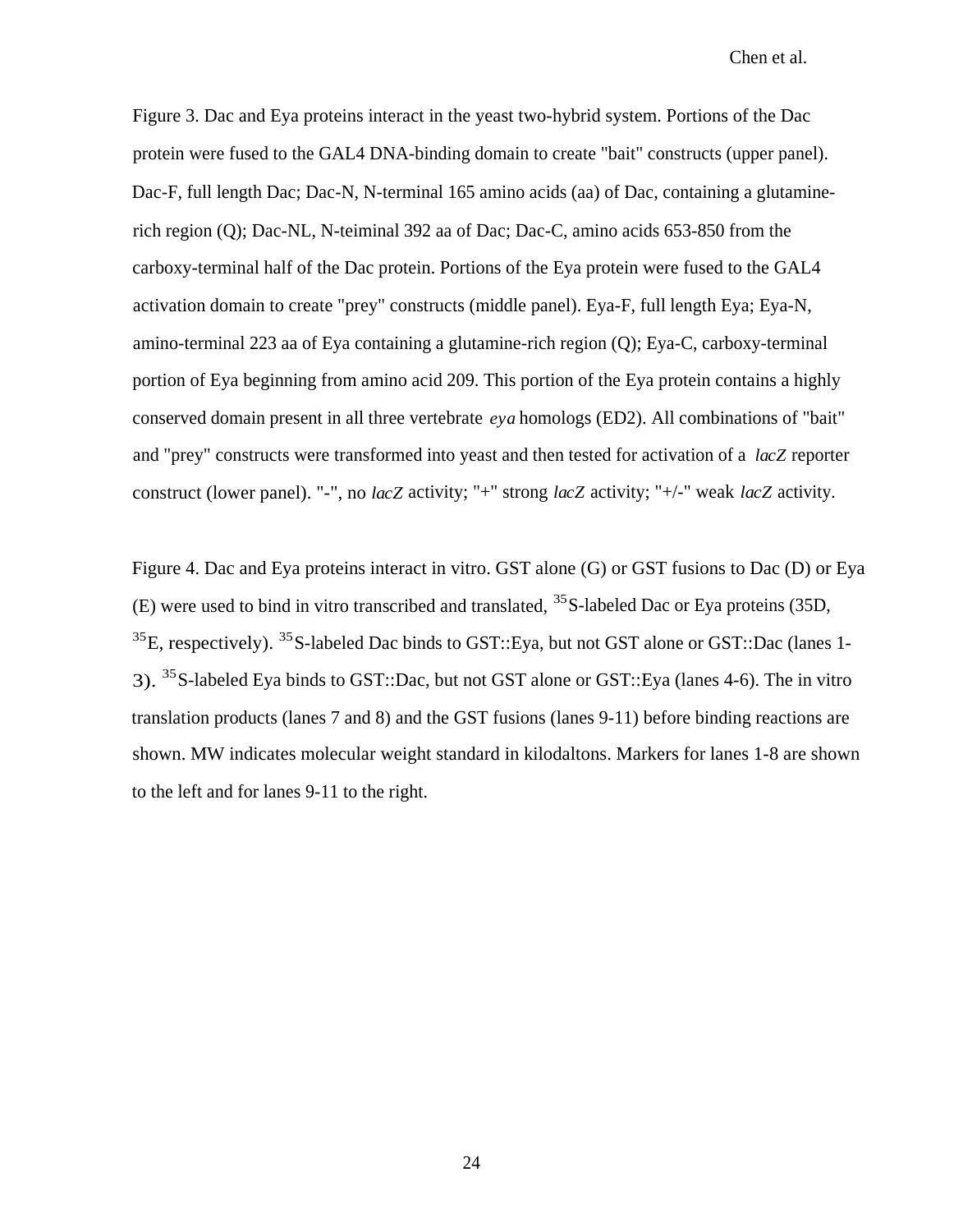Figure 5. Regulatory relationships between *dac* and *eya* are complex. (A and B) *dac* is not required for *eya* expression. Wild-type (A) and *dac<sup>3</sup>* null mutant (B) eye discs were stained with an antibody that specifically detects the Eya protein (Bonini et al., 1993). (C and D) *dac* expression is greatly reduced in *eya<sup>2</sup>* mutant eye discs. Wild-type (C) and *eya<sup>2</sup>* mutant (D) eye discs were stained with an antibody that specifically detects the Dac protein (Mardon et al., 1994). (E and F) *dac* is not required for *eyeless* to induce *eya* expression. Wing discs were dissected from late larvae carrying a *U AS-eyeless* transgene driven by *dpp-GAL4* in a wild-type (E) or in a *dac<sup>3</sup>* null mutant background (F) and stained for *eya* expression. Eya protein is induced by *eyeless* misexpression even in the absence of *dac* function (arrows in E and F). (G and H) Ectopic *dac* expression induced by *UAS-eyeless* is greatly reduced in an *eya* mutant background. Wing discs were prepared from *U AS-eyeless, dpp-GAL4* larvae in either a wild-type (G) or *eya<sup>2</sup>* mutant background (H). Dac protein induction by *eyeless* shows a strong requirement for *eya* function (arrows in G and H). (I to K) Misexpression of *dac* or *eya* can turn on the expression of each other. *eya* expression is induced in the ventral portion of the antennal disc in response to ectopic *dac* expression (arrow in I). Similarly, *dac* is induced by targeted *eya* expression (arrows) in the antennal disc (J) and the wing disc (K).

Figure 6. A model for retinal development in Drosophila. Arrows indicate positive transcriptional regulation. Whether *dac* induces *ey* directly, through induction of *eya* or by some other mechanism is not known ("?").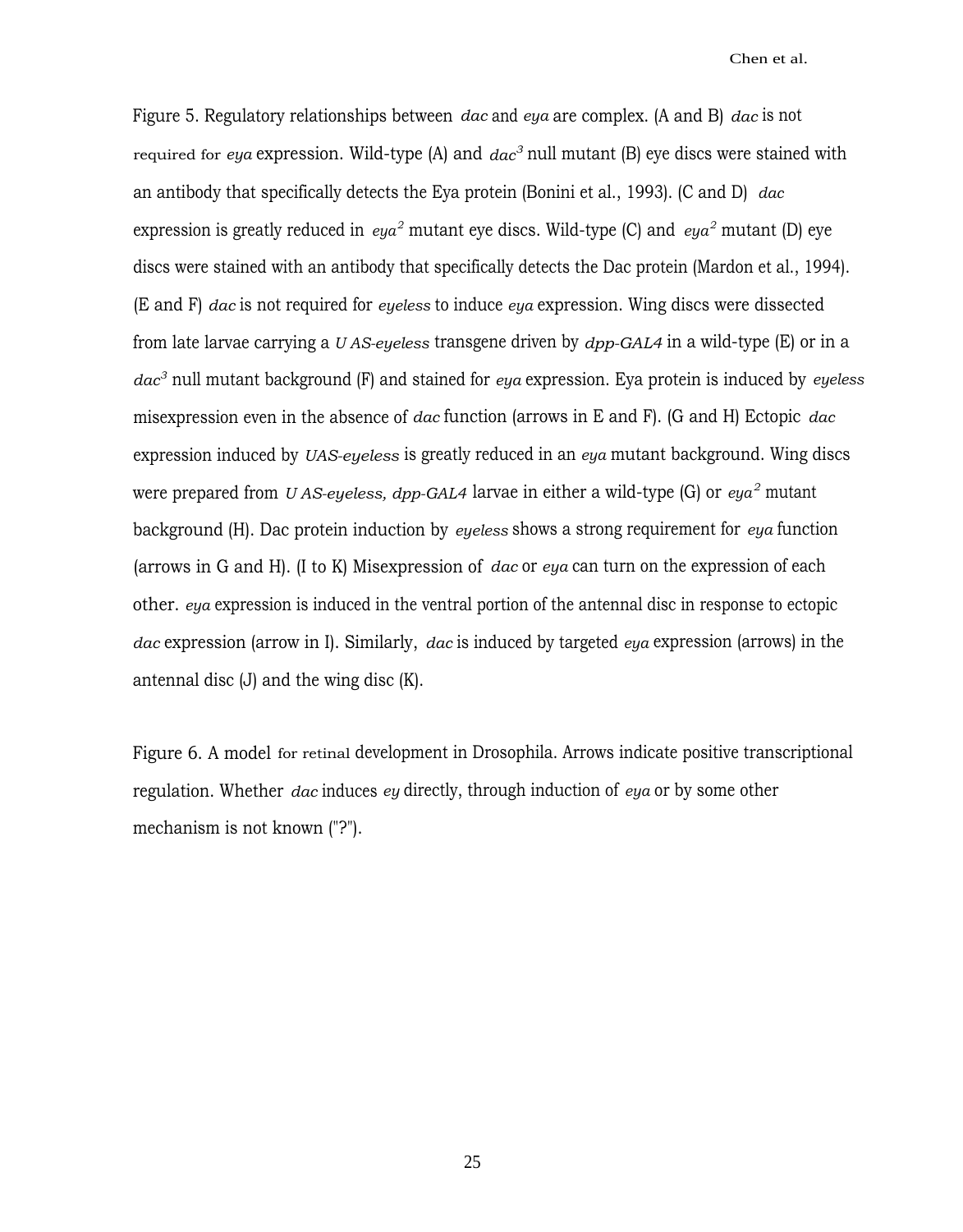## **References**

Altmann, C. R., Chow, R. L., Lang, R. A., and Hemmatibrivanlou, A. (1997). Lens Induction By Pax-6 In Xenopus Laevis. Developmental Biology *185,* 119-123.

Baker, W. K. (1978). A clonal analysis reveals early developmental restrictions in the Drosophila head. Dev.Biol. *62,* 447-463.

Basler, K., and Struhl, G. (1994). Compartment boundaries and the control of Drosophila limb pattern by hedgehog protein [see comments]. Nature *368,* 208-14.

Beverley, S. M., and 'Wilson, A. C. (1984). Molecular evolution in Drosophila and the higher Diptera II. A time scale for fly evolution. J.Mol.Evol. *21,* 1-13.

Blackman, R. K., Sanicola, M., Raftery, L. A., Gillevet, T., and Gelbart, W. M. (1991). An extensive 3' cis-regulatory region directs the imaginal disk expression of decapentaplegic, a member of the TGF-beta family in Drosophila. Development *111,* 657-66.

Bonini, N. M., and Choi, K. W. (1995). Early decisions in Drosophila eye morphogenesis. Current Opinion in Genetics & Development *5,* 507-15.

Bonini, N. M., Leiserson, W. M., and Benzer, S. (1993). The eyes absent gene: genetic control of cell survival and differentiation in the developing Drosophila eye. Cell 72, 379-95.

Brand, M., Jarman, A. P., Jan, L. Y., and Jan, Y. N. (1993). asense is a Drosophila neural precursor gene and is capable of initiating sense organ formation. Development *119,* 1-17.

Cabrera, C. V., and Alonso, M. C. (1991). Transcriptional activation by heterodimers of the achaete-scute and daughterless gene products of Drosophila. EMBO J. *10,* 2965-2973.

Callaerts, P., Halder, G., and Gehring, W. J. (1997). PAX-6 IN DEVELOPMENT AND EVOLUTION [Review]. Annual Review of Neuroscience *20,* 483-532.

Chanut, F., and Heberlein, U. (1997). Role Of Decapentaplegic In Initiation and Progression Of the Morphogenetic Furrow In the Developing Drosophila Retina. Development *124,* 559-567.

Cheyette, B. N., Green, P. J., Martin, K., Garren, H., Hartenstein, V., and Zipursky, S. L. (1994). The Drosophila sine oculis locus encodes a homeodomain-containing protein required for the development of the entire visual system. Neuron *12,* 977-96.

Dambly-Chaudiere, C., Ghysen, A., Jan, L. Y., and Jan, Y. N. (1988). The determination of sense organs in Drosophila: interaction of *scute* with *daughterless.* Roux'x Arch. Dev. Biol. *197,* 419-423.

Durfee, T., Becherer, K., Chen, P. L., Yeh, S. H., Yang, Y., Kilburn, A. E., Lee, W. H., and Elledge, S. J. (1993). The retinoblastoma protein associates with the protein phosphatase type 1 catalytic subunit. Genes & Development  $\overline{7}$ , 555-69.

Fields, S., and Song, 0. (1989). A novel genetic system to detect protein-protein interactions. Nature *340,* 245-6.

Freund, C., Horsford, D. J., and McInnes, R. R. (1996). Transcription factor genes and the developing eye - a genetic perspective [Review]. Human Molecular Genetics 5, 1471-1488.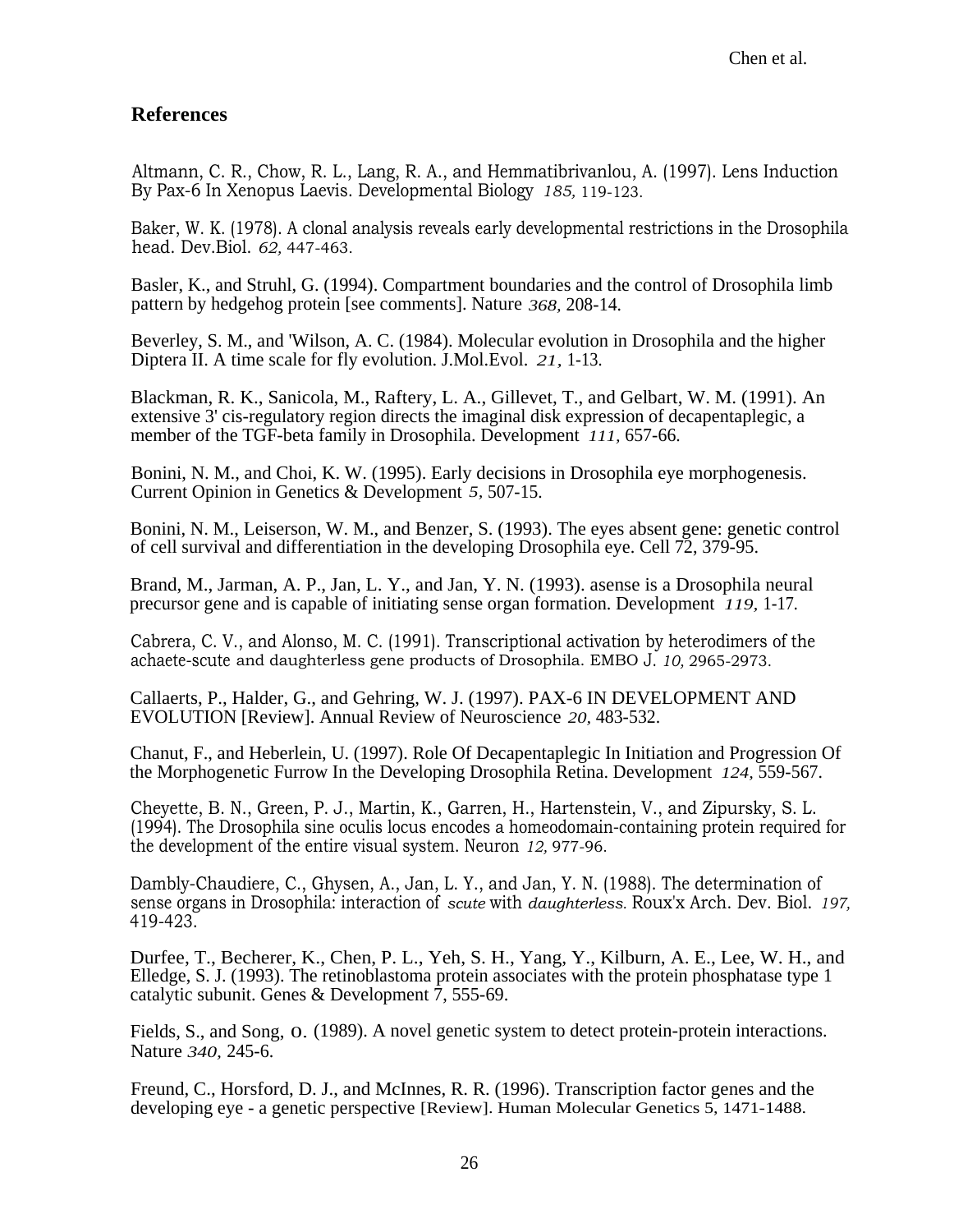Glardon, S., Callaerts, P., Halder, G., and Gehring, W. J. (1997). Conservation Of Pax-6 In a Lower Chordate, the Ascidian Phallusia Mammillata. Development *124,* 817-825.

Glaser, T., Walton, D. S., and Maas, R. L. (1992). Genomic structure, evolutionary conservation and aniridia mutations in the human PAX6 gene. Nature Genetics *2,* 232-9.

Haider, G., Callaerts, P., and Gehring, W. J. (1995). Induction of ectopic eyes by targeted expression of the eyeless gene in Drosophila [see comments]. Science 267, 1788-92.

Harper, J. W., Adami, G. R., Wei, N., Keyomarsi, K., and Elledge, S. J. (1993). The p21 Cdkinteracting protein Cipl is a potent inhibitor of G1 cyclin-dependent kinases. Cell *75,* 805-16.

Heberlein, U., and Moses, K. (1995). Mechanisms of Drosophila retinal morphogenesis: the virtues of being progressive. Cell *81,* 987-90.

Heberlein, U., Singh, C. M., Luk, A. Y., and Donohoe, T. J. (1995). Growth and differentiation in the Drosophila eye coordinated by hedgehog [see comments]. Nature *373,* 709-11.

Heberlein, U., Wolff, T., and Rubin, G. M. (1993). The TGF beta homolog dpp and the segment polarity gene hedgehog are required for propagation of a morphogenetic wave in the Drosophila retina. Cell *75,* 913-26.

Hill, **R. E.,** Favor, J., Hogan, B. L., Ton, C. C., Saunders, G. F., Hanson, I. M., Prosser, J., Jordan, T., Hastie, N. D., and van Heyningen, V. (1991). Mouse small eye results from mutations in a paired-like homeobox-containing gene [published erratum appears in Nature 1992 Feb 20;355(6362):750]. Nature *354,* 522-5.

Hinz, U., Giebel, B., and Campos-Ortega, J. A. (1994). The basic-helix-loop-helix domain of Drosophila lethal of scute protein is sufficient for proneural function and activates neurogenic genes. Cell 76, 77-87.

Hortsch, M., Patel, N., Bieber, A., Traquina, Z., and Goodman, C. (1990). Drosophila neurotactin, a surface glycoprotein with homology to serine esterases, is dynamically expressed during embryogenesis. Development *110,* 1327-1340.

Liu, Y., and Belote, J. M. (1995). Protein-protein interactions among components of the Drosophila primary sex determination signal. Molecular *&* General Genetics *248,* 182-9.

Ma, C., Zhou, Y., Beachy, P. A., and Moses, K. (1993). The segment polarity gene hedgehog is required for progression of the morphogenetic furrow in the developing Drosophila eye. Cell *75,* 927-38.

Mardon, G., Solomon, N. M., and Rubin, G. M. (1994). dachshund encodes a nuclear protein required for normal eye and leg development in Drosophila. Development *120,* 3473-86.

Moses, K., Ellis, M. C., and Rubin, G. M. (1989). The glass gene encodes a zinc-finger protein required by Drosophila photoreceptor cells. Nature *340,* 531-6.

Moses, K., and Rubin, G. M. (1991). Glass encodes a site-specific DNA-binding protein that is regulated in response to positional signals in the developing Drosophila eye. Genes & Development 5, 583-93.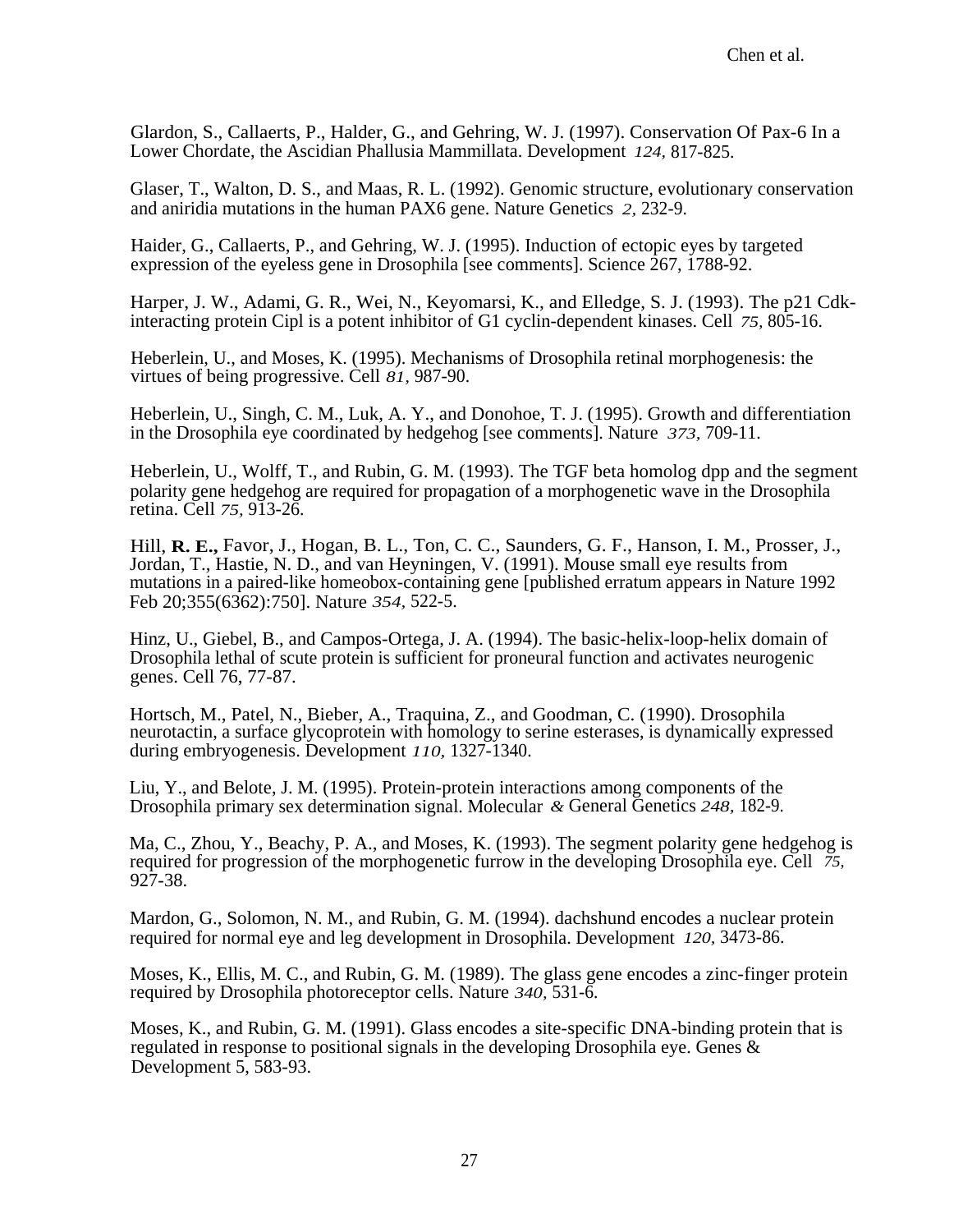Nellen, D., Burke, R., Struhl, G., and Basler, K. (1996). Direct and Long-Range Action Of a Dpp Morphogen Gradient. Cell 85, 357-368.

Oliver, G., Loosli, F., Koster, R., Wittbrodt, J., and Gruss, P. (1996). Ectopic Lens Induction In Fish In Response to the Murine Homeobox Gene Six3. Mechanisms of Development *60,* 233-239.

Oliver, G., Mailhos, A., Wehr, R., Copeland, N. G., Jenkins, N. A., and Gruss, P. (1995). Six3, a murine homologue of the sine oculis gene, demarcates the most anterior border of the developing neural plate and is expressed during eye development. Development *121,* 4045-55.

Pignoni, F., and Zipursky, S. L. (1997). Induction Of Drosophila Eye Development By Decapentaplegic. Development *124,* 271-278.

Quiring, R., Walldorf, U., Kloter, U., and Gehring, W. J. (1994). Homology of the eyeless gene of Drosophila to the Small eye gene in mice and Aniridia in humans [see comments]. Science *265, 785-9.*

Ready, D. F., Hanson, T. E., and Benzer, S. (1976). Development of the Drosophila retina, a neurocrystalline lattice. Developmental Biology *53,* 217-40.

Robinow, S., and White, K. (1991). Characterization and spatial distribution of the ELAV protein during Drosophila melanogaster development. Journal of Neurobiology 22, 443-61.

Shen, W. P., and Mardon, G. (1997). Ectopic Eye Development In Drosophila Induced By Directed Dachshund Expression. Development *124,* 45-52.

Staehling-Hampton, K., and Hoffmann, F. M. (1994). Ectopic decapentaplegic in the Drosophila midgut alters the expression of five homeotic genes, dpp, and wingless, causing specific morphological defects. Developmental Biology *164,* 502-12.

Thaker, H. M., and Kankel, D. R. (1992). Mosaic analysis gives an estimate of the extent of genomic involvement in the development of the visual system in Drosophila melanogaster. Genetics *131,* 883-94.

Tomarev, S. I., Callaerts, P., Kos, L., Zinovieva, R., Halder, G., Gehring, W., and Piatigorsky, J. (1997). Squid Pax-6 and Eye Development. Proceedings of the National Academy of Sciences of the United States of America *94,* 2421-2426.

Tomlinson, A., and Ready, D. F. (1987b). Cell fate in the drosophila ommatidium. Devl biol *123,* 264-275.

Tomlinson, A., and Ready, D. F. (1987a). Neuronal differentiation in the drosophila ommatidium. Devl biol *120,* 366-376.

Ton, C. C., Hirvonen, H., Miwa, H., Weil, M. M., Monaghan, P., Jordan, T., van Heyningen, V., Hastie, N. D., Meijers-Heijboer, H., Drechsler, M., and et al. (1991). Positional cloning and characterization of a paired box- and homeobox-containing gene from the aniridia region. Cell 67, 1059-74.

Treisman, J. E., and Rubin, G. M. (1995). wingless inhibits morphogenetic furrow movement in the Drosophila eye disc. Development *121,* 3519-27.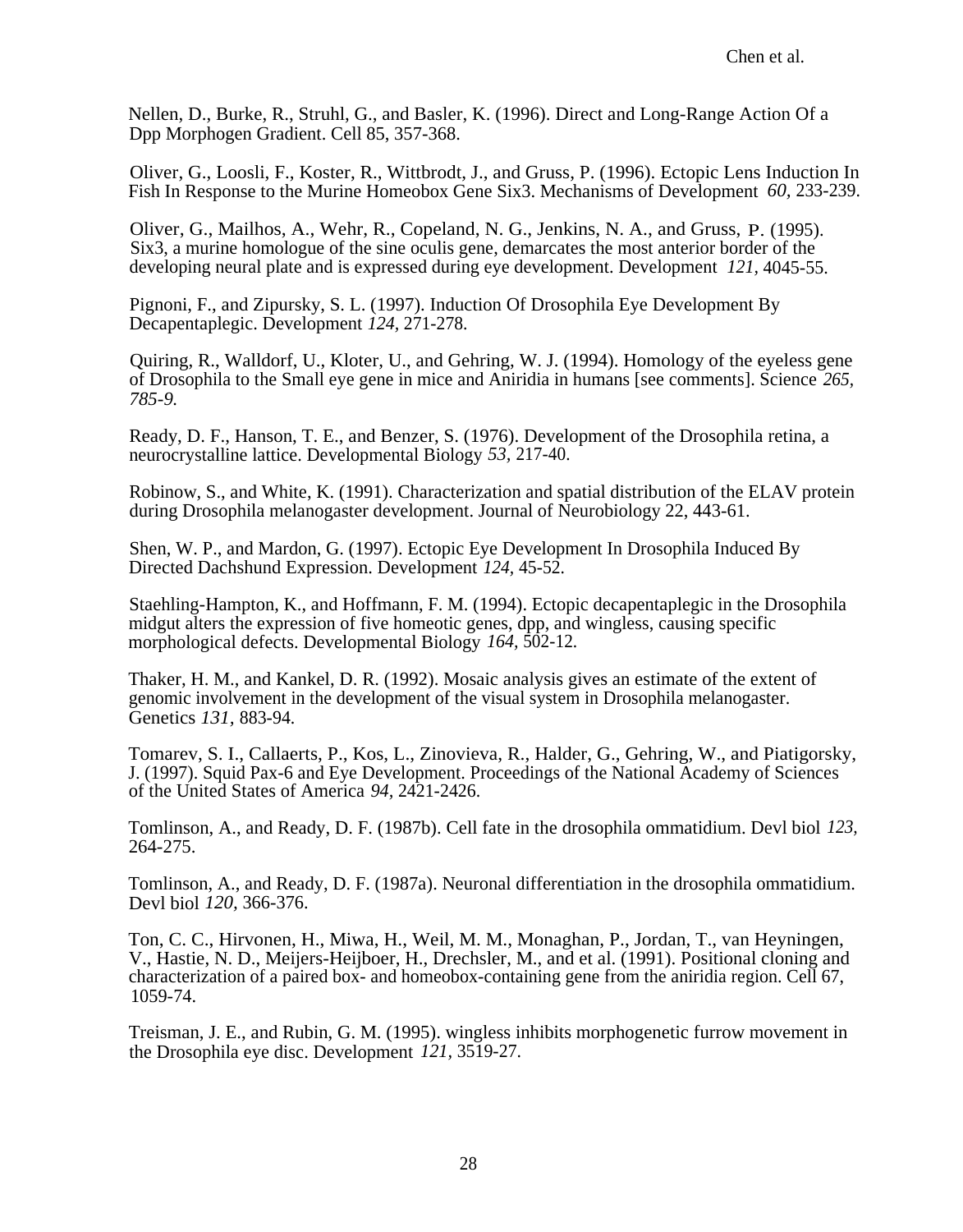Wolff, T., and Ready, D. F. (1993). Pattern Formation in the Drosophila Retina. In The Development of Drosophila melanogaster, M. Bate and A. Martinez Arias, eds. (Plainview, N.Y.: Cold Spring Harbor Laboratory Press), pp. 1277-1326.

Xu, P. X., Woo, I., Her, H., Beier, D. R., and Maas, R. L. (1997). Mouse Eya Homologues Of the Drosophila Eyes Absent Gene Require Pax6 For Expression In Lens and Nasal Placode. Development *124,* 219-231.

Zimmerman, J. E., Bui, Q. T., Steingrimsson, E., Nagle, D. L., Fu, W. L., Genin, A., Spinner, N. B., Copeland, N. G., Jenkins, N. A., Bucan, M., and Bonini, N. M. (1997). Cloning and Characterization Of Two Vertebrate Homologs Of the Drosophila Eyes Absent Gene. Genome Research 7, 128-141.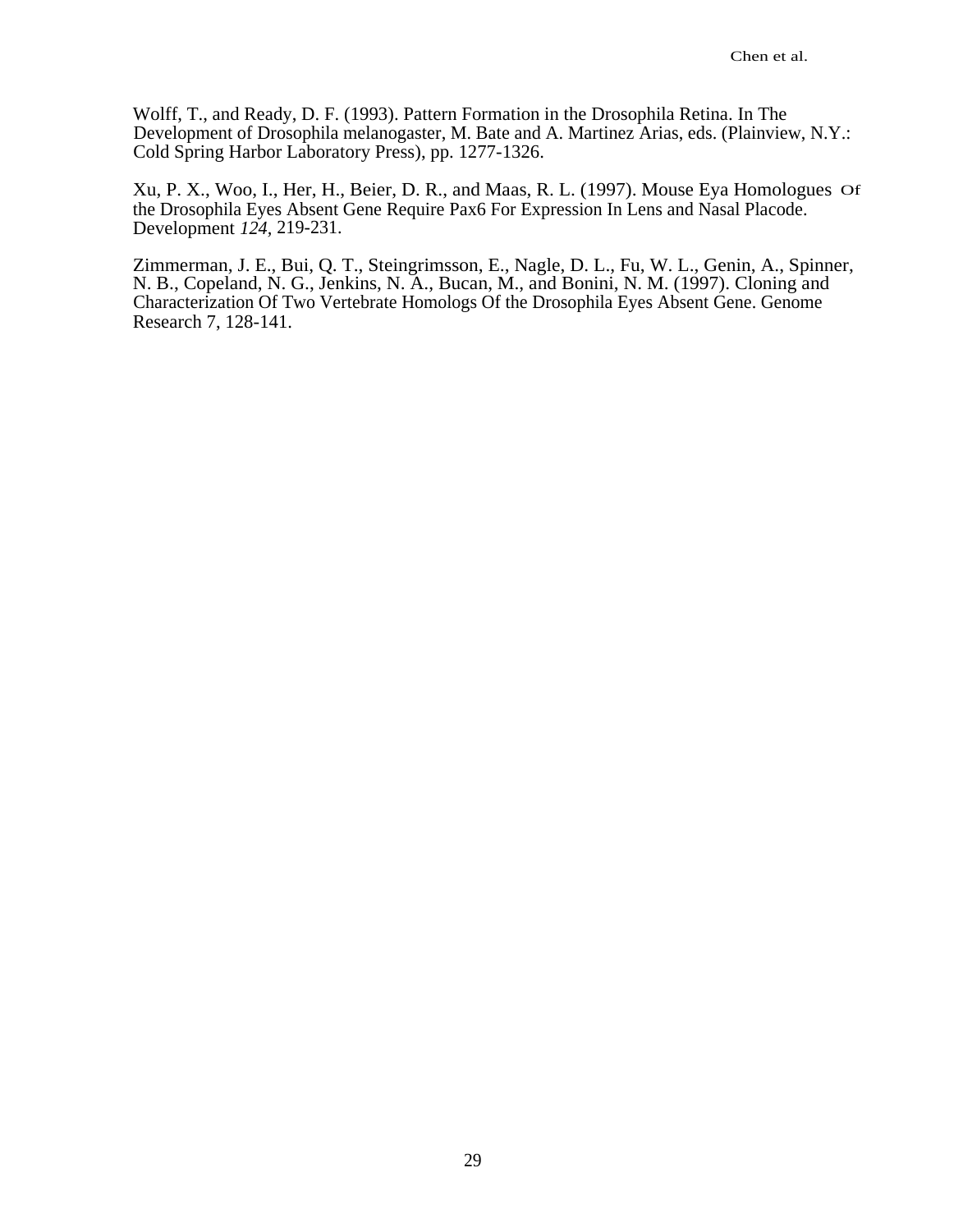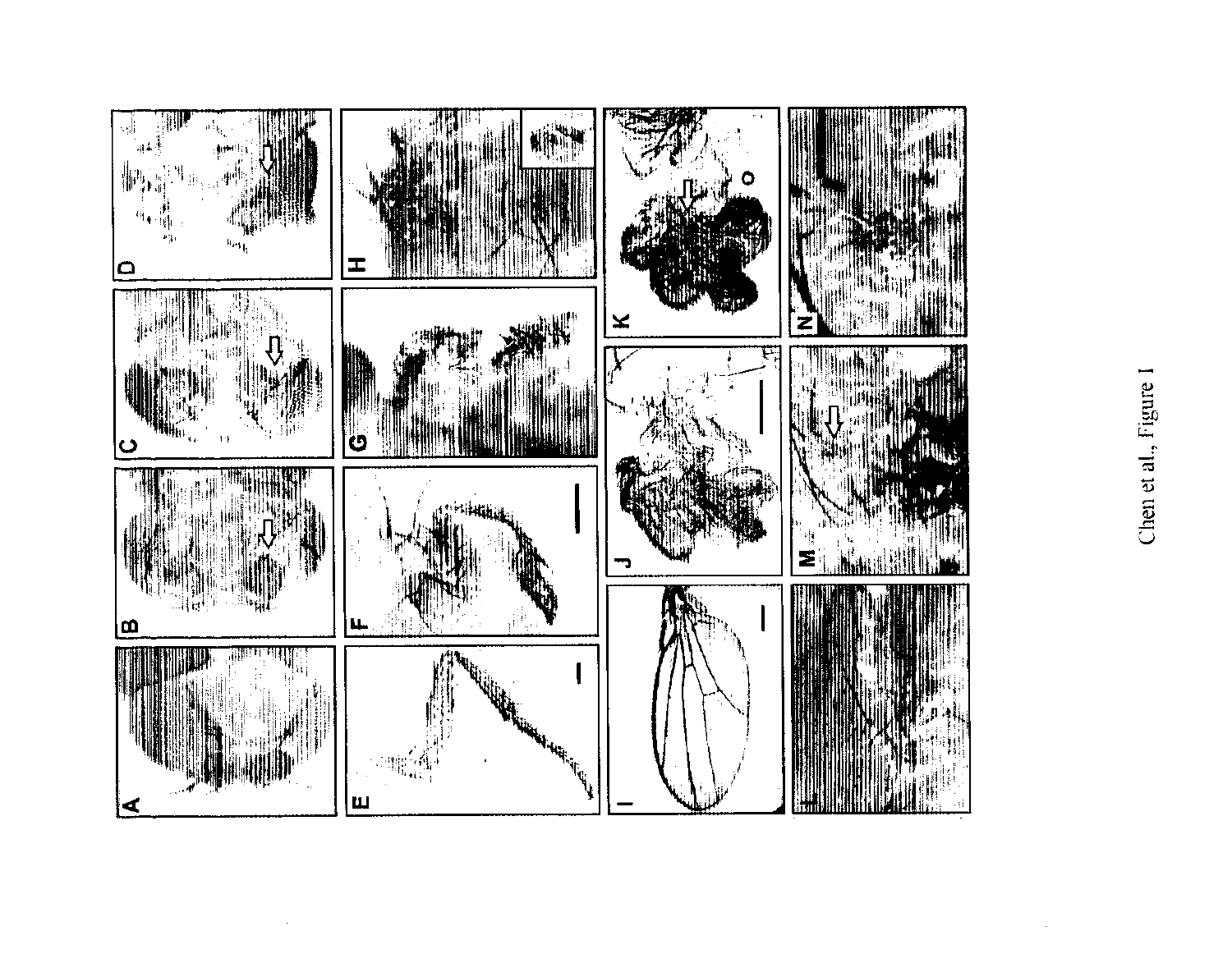**ANNIFERRATION**  $\frac{1}{2} \left( \frac{1}{2} \right)^{\frac{1}{2}}$ **ANIMAL**  $\overline{\mathbf{z}}$  $\blacksquare$ **In** ⇦ siyi ъp **ARTISTICIAN**  $\overline{\bullet}$ **THE OF** Ā  $\hat{\psi}^{\mathcal{V}}$  $\,$   $\,$ NUTI 福岡縣  $\overline{\mathbf{u}}$ **Angelister**  $\nabla$ WS. 哪 ⇔ 

E.

 $\Omega_{\rm{AdS}}$ 

ጋ

 $\overline{\mathbf{a}}$ 

wł.

 $\Omega$ 

 $\overline{\mathbf{C}}$ 

÷,

 $\frac{1}{3}$ 

4f

 $\overline{1}$ 

Ŋ



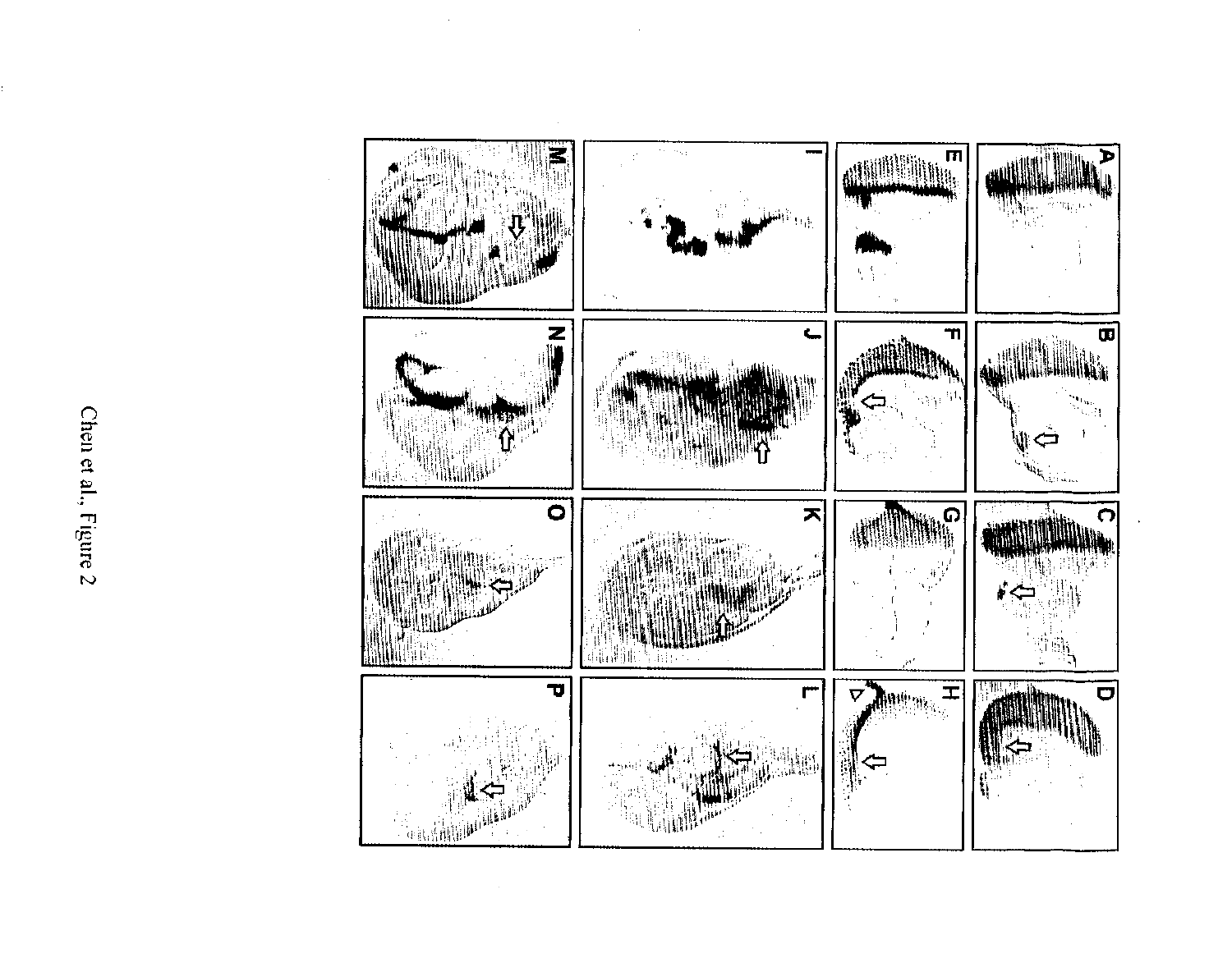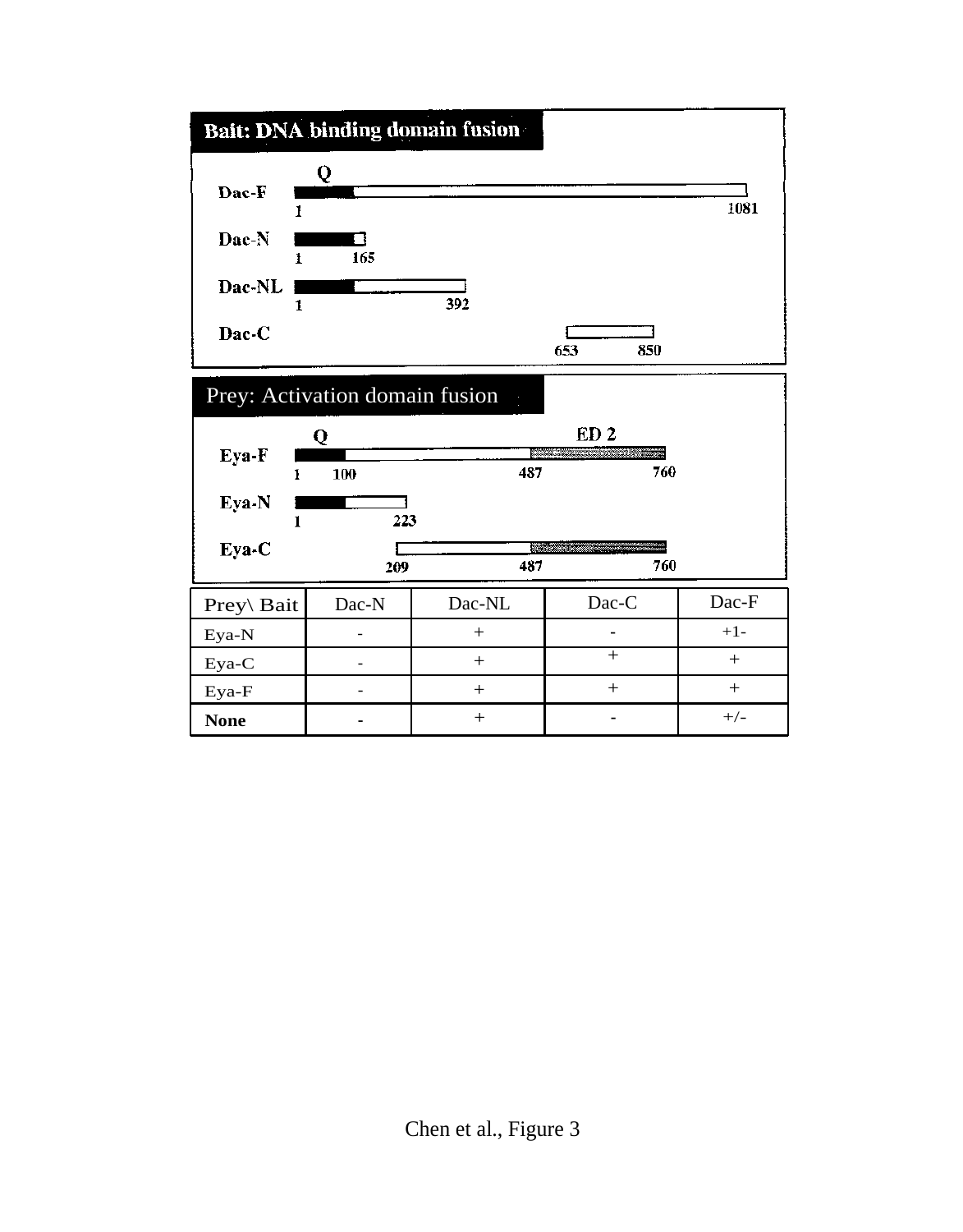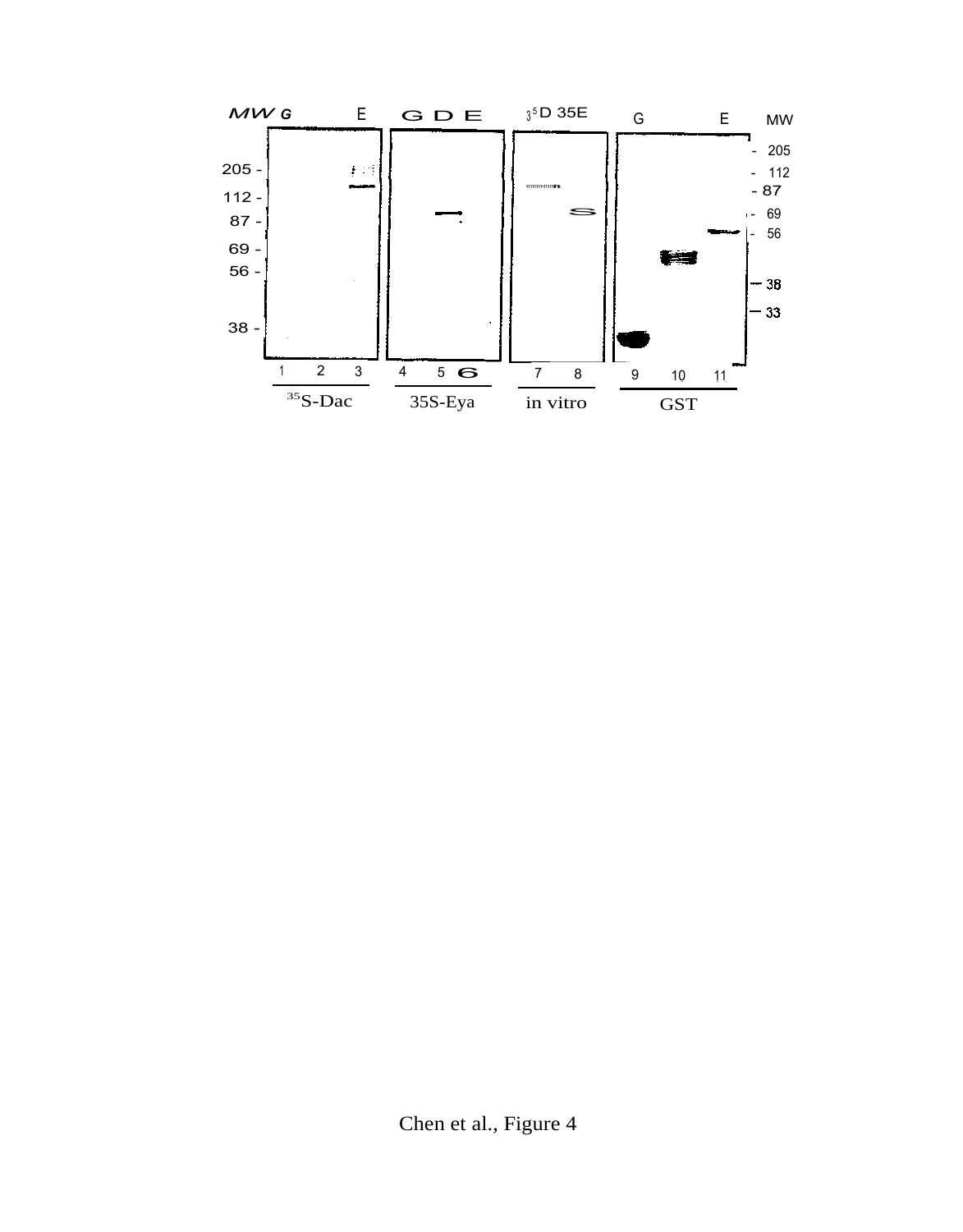